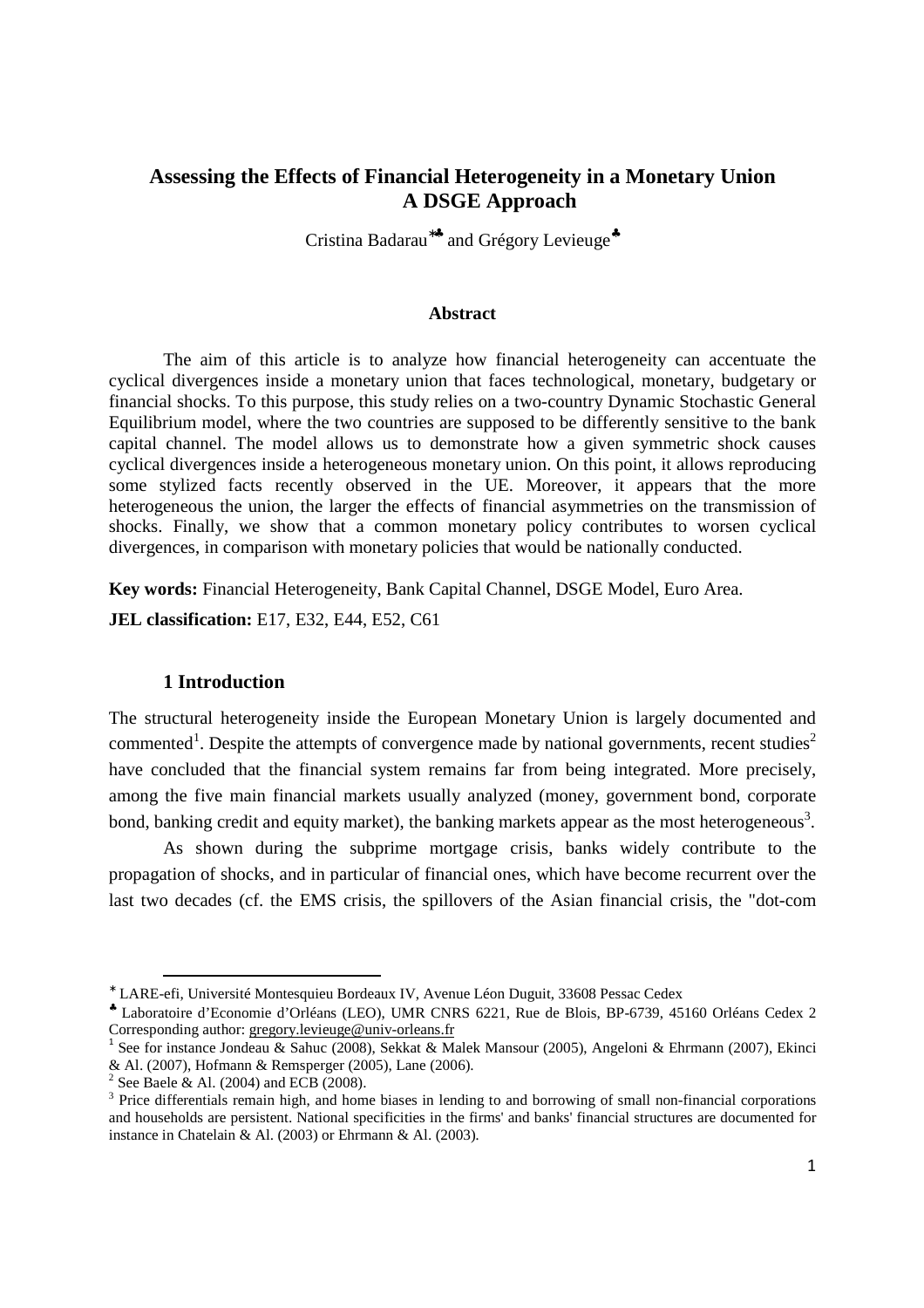bubble" boom and burst, etc.). In this perspective, several recent contributions<sup>4</sup> have highlighted the relevance of the *Bank Capital Channel (BCC)*, according to which banks' balance sheet structures may act as an amplifier for the transmission of shocks to the real economy. Theoretically, because of an agency problem between banks and their creditors, the formers bear an external financial premium that is negatively related to their capital ratio (and so is countercyclical).

The main issue is that this banks' external financing premium is ultimately passed on to the firms' credit conditions, what amplifies initial shocks. The *Euro Area Lending Surveys* published during the 2007-2008 period have underlined the tightening of credit standards for loans to firms following the previous financial shock. And this appears clearly as a consequence of the growing banks' costs of funds and their inability to access market financing. This confirms the existence of a BCC in Europe. But this channel is not homogeneous. Indeed, considering simultaneously the main factors underlying the BCC, an empirical study by Badarau-Semenescu & Levieuge (2010) indicates that European countries are ought to be more (Germany, Italy, Netherland) or less (Finland, France, Spain) sensitive to this mechanism.

For these reasons, the BCC constitutes an interesting way to model the effects of financial heterogeneity in Europe. If empirical studies clearly report these financial asymmetries, theoretical models – in particular DSGE models – most often do not. Moreover, they pay no attention to the role of banks in propagating shocks<sup>5</sup>. It is then impossible to suitably 1) understand and assess the effects of these structural asymmetries on cyclical divergences and 2) evaluate the macroeconomic policies that are likely to mitigate these effects.

In this empirical and theoretical context, the aim of this article is to develop a twocountry DSGE model with four basic improvements regarding to the existing literature. First, referring to empirical evidence and responding to the deficiencies of standard DSGE models, we consider an explicit Bank Capital Channel, in a tractable but non-trivial way. Second, we consider that the two countries belong to a monetary union. Third, in line with empirical evidence, these two countries are supposed to be financially (structurally) heterogeneous<sup>6</sup>. Finally, we do not only consider monetary and technological shocks, but also financial ones.

 $4$  For theoretical contributions see Blum & Hellwig (1995), Chen (2001), Sunirand (2003), Van den Heuvel (2006), Gerali & Al. (2008), Levieuge (2009a), Meh & Moran (2010). To this respect Gertler & Kiyotaki (2009) analyze the case of a capital quality shock to explain the role of financial intermediaries in the propagation of the recent crisis. For empirical evidence, see for instance Peek & Al. (2000), Gambacorta & Mistrulli (2004).

<sup>5</sup> See O. Issing (2006) for instance: "*Can one really expect that models without an explicit, well developed financial sector can explain an economic world in which financial markets play an ever increasing role?*". *See also* D. Khon (2008): "*the macroeconomic models that have been used by central banks to inform their monetary policy decisions are clearly inadequate. These models incorporate few, if any, complex relationships among financial institutions or the financial-accelerator effects and other credit interactions that are now causing stresses in financial markets to*  spill over to the real economy". Similar critics are founded in Bean (2009).<br><sup>6</sup> Previous examples of monetary policy analysis in two-country models with different financial systems are provides

by Faia (2002) or Gilchrist & Al. (2002). The latter in particular settles for introducing asymmetric firms' balance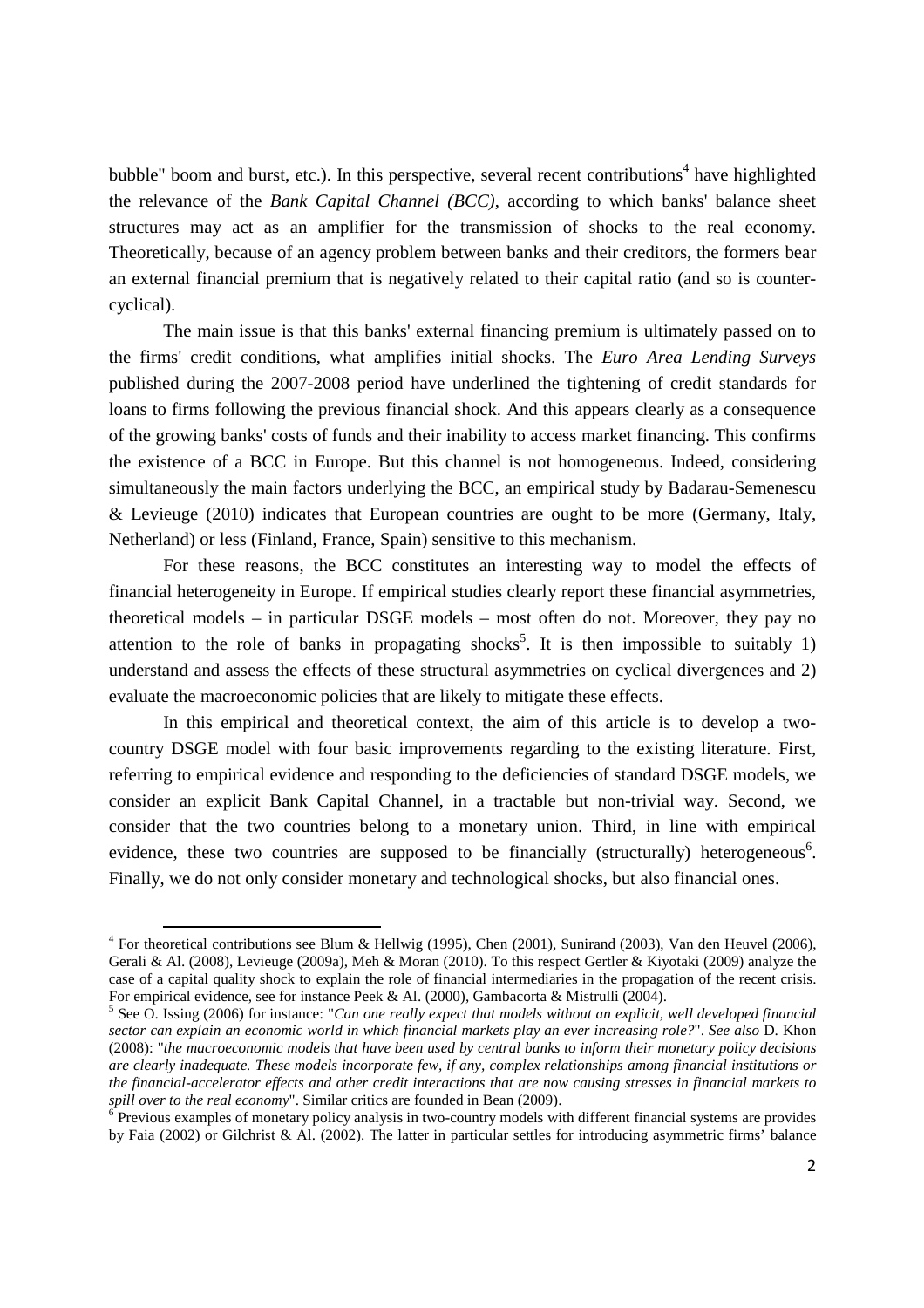All in all, these improvements allow a better understanding of the way financial heterogeneity accentuates the cyclical divergences between the members of a monetary union. Precisely, we demonstrate how a given symmetric shock causes cyclical divergences inside a heterogeneous monetary union. The model reproduces some stylized facts of the recent period. Moreover, we show that the more heterogeneous the union, the larger the effects of financial asymmetries on the transmission of shocks. Finally, it appears that a *common* monetary policy contributes to worsen the cyclical divergences. On these grounds, this contribution can be seen as a first step whose extensions would be the evaluation of monetary and budgetary policies that are likely to mitigate the effects of financial asymmetries. Again, the literature based on DSGE models usually neglects this question, for the more in a context of a two-country monetary union model.

The reminder of this paper is organized as follows. The second section describes the technical features of the baseline model, scrutinizing the partial (financial) and the general equilibriums. The third section exhibits the dynamics of the model and illustrates the adverse effects of the structural financial asymmetries in a monetary union. The fourth section demonstrates how a common monetary policy exacerbates these negative effects in such a context. The last section formulates some concluding remarks.

#### **2 The baseline model**

ׇ֬֒

The model, based on Bernanke & Al. (1999), Sunirand (2003) and Levieuge (2009a), describes a two-country monetary union with heterogeneous national banking structures. The main structure for each member country is depicted in appendix 1. Six categories of national agents act in each economy: households, entrepreneurs, retailers, capital producers, banks and a government. A common Central Bank is also considered.

Households supply labour and own the retail firms. They receive wages from entrepreneurs and profits from retailers, and use them for consumption and savings. Because the model consists of a two-country monetary union, domestic households simultaneously consume domestic goods and goods produced in the other country of the union. They also pay lump-sum taxes to the Government, necessary to finance the public expenditures. Entrepreneurs (firms) use labor and capital as input (partially financed by debt) to produce wholesale final goods, in perfectly competitive markets. Retailers buy wholesale goods from the producers. They slightly differentiate them (with no costs) and retail them in a monopolistic competition market. CES aggregates of retail products are bought by households and by capital producers. The latter transform retail goods in capital (used by the entrepreneurs, in the production process).

sheet channels within a monetary union and analyzes the transmission of technological shocks. We extend their study considering the effects of a bank capital channel and different shocks.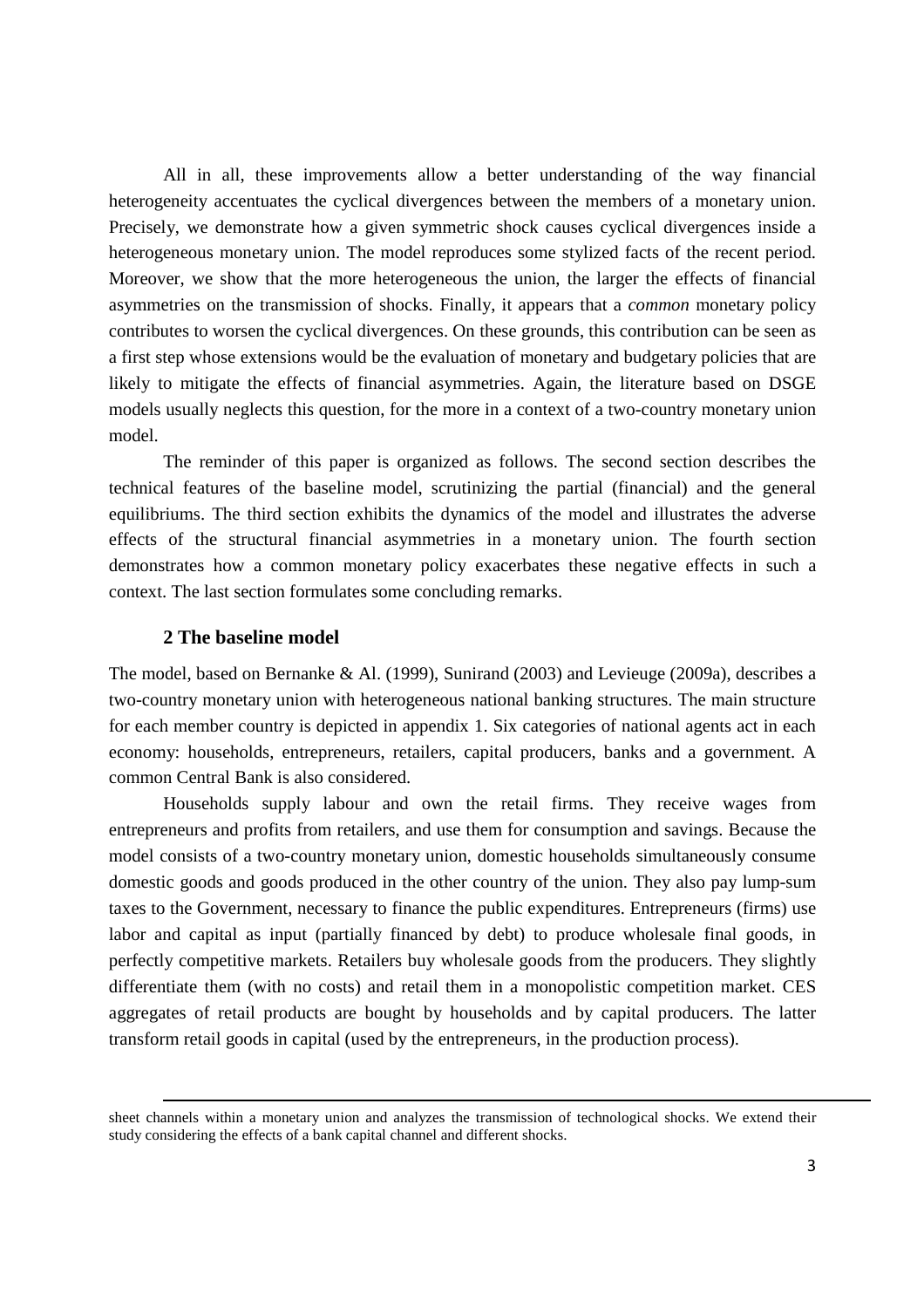A particular attention is paid to the banking markets, where the financial heterogeneity is considered. The role of banks is twofold in the model: on one hand, they participate as lenders to the firms. On the other hand, they collect funds from households (so as to insure the firms financing). The next subsections go into detail in the financial contracts describing the financial intermediation, before finally describing the aggregate relations of the DSGE model.

#### **2.1 The terms of the financial contracts between banks and entrepreneurs**

Be the case of a representative firm (entrepreneur) *i.* To produce wholesale final goods for the period  $t+1$ , the entrepreneur buys, at the end of the period  $t$ , the capital  $K_{t+1}^i$  at a price  $Q_t$ . Because he cannot entirely self-finance the project, he uses his own net wealth  $(NF_t^i)$ , and borrows the remainder  $(B_i^i)$  from a representative bank  $j: B_i^i = Q_i K_{i+1}^i - N F_i^i$ *i*  $B_t^i = Q_t K_{t+1}^i - N F_t^i$ . The loan contracted has one period maturity. The expected return  $(R_{t+1}^{i,K} = \omega_{t+1}^i R_{t+1}^K)$ *t i*  $R_{t+1}^{i,K} = \omega_{t+1}^i R_{t+1}^K$  of the representative firm *i* is affected by an idiosyncratic<sup>7</sup> risk $(\omega_{i+1}^i)$ , whose realization is private information. Assuming a costly state verification framework à la Townsend (1979), bank *j* needs to engage verification costs to reveal this information if the borrower declares bankruptcy. Following Bernanke & Al. (1999), a predetermined threshold value of  $\omega_{t+1}^i$ , noted  $\overline{\omega}_{t+1}^{i,F}$ , exists such that:

$$
\overline{\omega}_{t+1}^{i,F} R_{t+1}^K Q_t K_{t+1}^i = R_{i,t+1}^B B_t^i
$$
\n(1),

where  $R_{i,t+1}^B$  represents the non-default loan rate associated to the debt contract signed between the firm *i* and the bank *j*. For  $\overline{\omega}_{t+1}^{i,F}$  given, two possible situations exist: *i*)  $\omega_{t+1}^i \geq \overline{\omega}_{t+1}^{i,F}$ *i*  $\omega_{t+1}^i \geq \overline{\omega}_{t+1}^{i,F}$ , in which case the realized return of the firm is sufficiently high to repay its debt to the bank. The firm even obtains a benefit which is:  $(\omega_{t+1}^i - \overline{\omega}_{t+1}^{i,F})R_{t+1}^K Q_t K_t^i$  $t^{I\Lambda} t$ *K t i F t*  $\omega_{t+1}^i - \overline{\omega}_{t+1}^{i,F}$   $R_{t+1}^K Q_t K_{t+1}^i$ ; or *ii*)  $\omega_{t+1}^i < \overline{\omega}_{t+1}^{i,F}$ *i*  $\omega_{t+1}^i < \overline{\omega}_{t+1}^{i,F}$ , in which case the firm revenues are insufficient to fulfill the loan contract, it declares bankruptcy and is liquidated. The auditing cost the bank has to spend if the firm declares bankruptcy  $(\mu^B \omega_{t+1}^i R_{t+1}^K Q_t K_{t+1}^i)$  is supposed to be proportional to the gross return on the firm's investment, where  $\mu^B$  is the factor of proportionality. The bank thus only receives  $(1 - \mu^B) \omega_{t+1}^i R_{t+1}^K Q_t K_t^i$  $t^{I \cdot t}$ *K t i t*  $(1 - \mu^B) \omega_{t+1}^i R_{t+1}^K Q_t K_{t+1}^i$ , after the verification procedure.

But at the same time the banker must collect funds from households to finance the entrepreneur. Thus, he must implicitly consider the cost of such operations. Banks operate in a perfectly competitive environment, are neutral to the idiosyncratic risk and to the aggregate risk

l

 $\sigma$   $\omega_{t+1}^i$  is a random variable that follows a log-normal distribution of mean  $-\sigma^2/2$  and standard deviation  $\sigma$ , independent and identically distributed among firms and in time. It fulfills all general conditions for the existence of the financial contract. See Bernanke & Al. (1999), Sunirand (2003) or Levieuge (2009b) for example.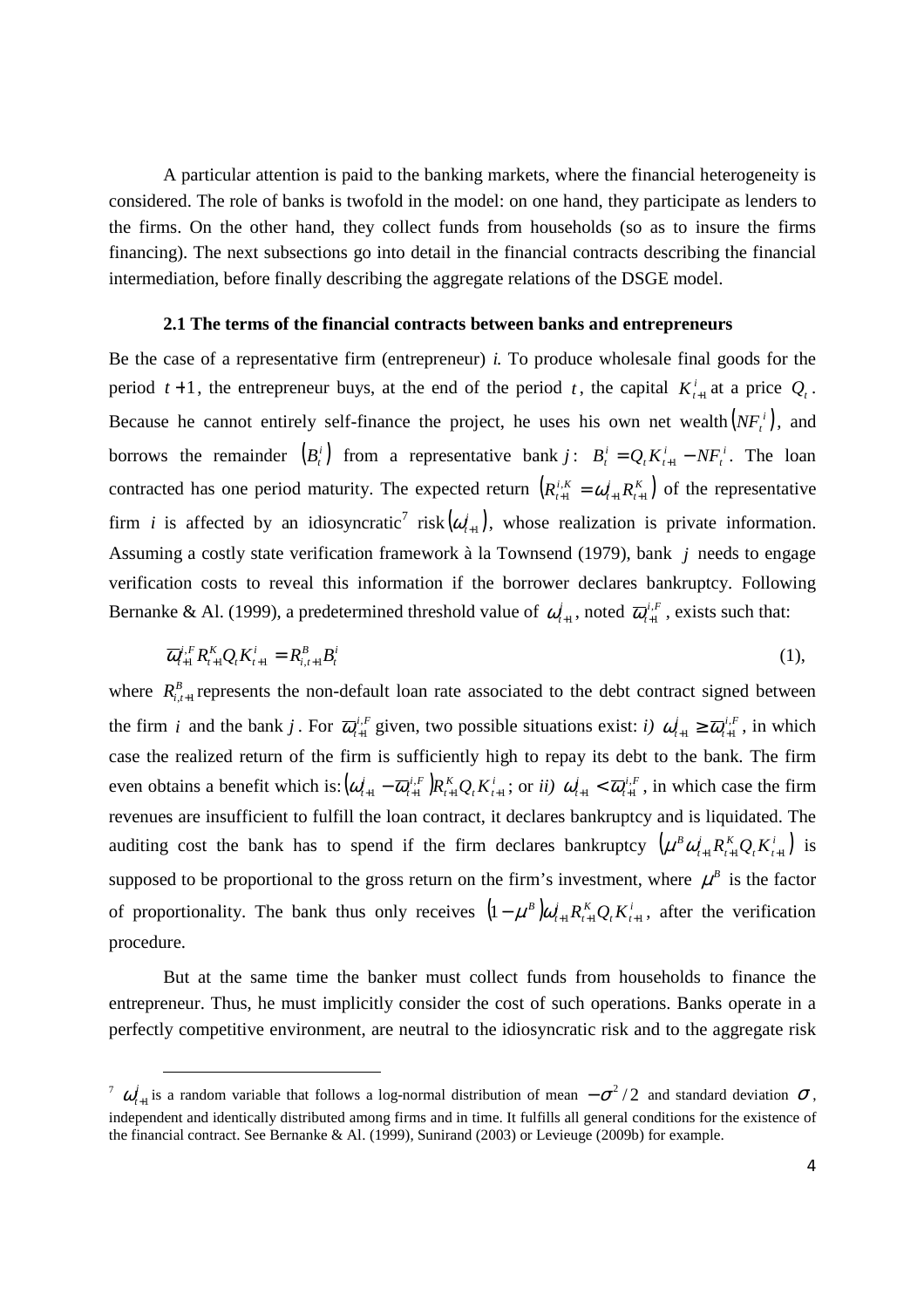associated to the banking activity, but adverse to the aggregate risk associated to the entrepreneurs' activity<sup>8</sup>. In the seminal model of Bernanke & Al. (1999), the banks' portfolios are infinitely large, and the idiosyncratic risk  $\omega^i$  is completely diversified. Households are thus sure to benefit from a riskless return when they lend to banks, and the financing cost for banks does not depend on their capital structure. But, a more realistic assumption is that banks' loan portfolios are of finite size. The risk associated with the firms' investment projects is thus partly transferred to banks (which can now default), and ultimately to households. By analogy with the bank-firm relation, the return on the loans portfolio of the bank is supposed to be private information. A creditor household has to engage a costly state procedure to observe the return of the bank to which he has lent funds, if the bank declares bankruptcy. A second agency problem then arises, now between banks (borrower) and households (lender), whose treatment will render the external financing costly for banks and will oblige them to accumulate inside capital. Like in Krasa & Villamil (1992), households perform the role of 'monitoring the monitors'.

 To maintain the model tractability at the aggregate level, we follow hereafter Sunirand  $(2003)$  when supposing that a bank can only participate to the investment projects of one firm<sup>9</sup>. In such a way, the idiosyncratic risk is fully diversified at the aggregate level, but not at the bank level. This assumption also allows to simplify hereafter the notations, by renouncing to indices *i* and *j* .

In such a context, at the period  $t$ , the representative bank uses its inside accumulated capital  $(NB_t)$  and other complementary funds raised from households  $A_t = Q_t K_{t+1} - N F_t - N B_t$ to lend  $B_t = Q_t K_{t+1} - N F_t$  to a representative firm. According to the aforementioned assumptions, the risk of the firm  $(\omega_{t+1})$  is directly transferred to the bank's balance sheet. Let's denote by  $R_{t+1}^A$  the non-default gross return on bank securities subscribed by the household. The threshold value of  $\omega_{t+1}$  that describes the default of the bank  $(\overline{\omega}_{t+1}^B)$  must thus satisfy the relation:

$$
(1 - \mu^B) \overline{\omega}_{t+1}^B Q_t R_{t+1}^K K_{t+1} = R_{t+1}^A A_t
$$
 (2)

The left-hand-side of the relation (2) corresponds to the gain obtained by the banker from financing the entrepreneur, in the bad scenario, when the firm goes bankruptcy and the bank pays the monitoring cost  $(\mu^B)$ . The right-hand-side of (2) gives the amount of the banker's pledge towards the household. As in Sunirand (2003), the threshold value for the bank's bankruptcy is

<sup>&</sup>lt;sup>8</sup> As  $R_{i,i+1}^B$  is predetermined, all shocks affecting the aggregate component  $R_{i+1}^K$  are borne only by firms.

<sup>&</sup>lt;sup>9</sup> As discussed in Sunirand (2003), with the assumption of a finite size for the banks' loan portfolios, the aggregation should depend on the distribution of risky projects in each bank. An equivalent situation occurs when supposing that one bank can lend to several firms, but the return on the firms' investment projects is perfectly correlated within a bank, while it is *i.i.d* across banks.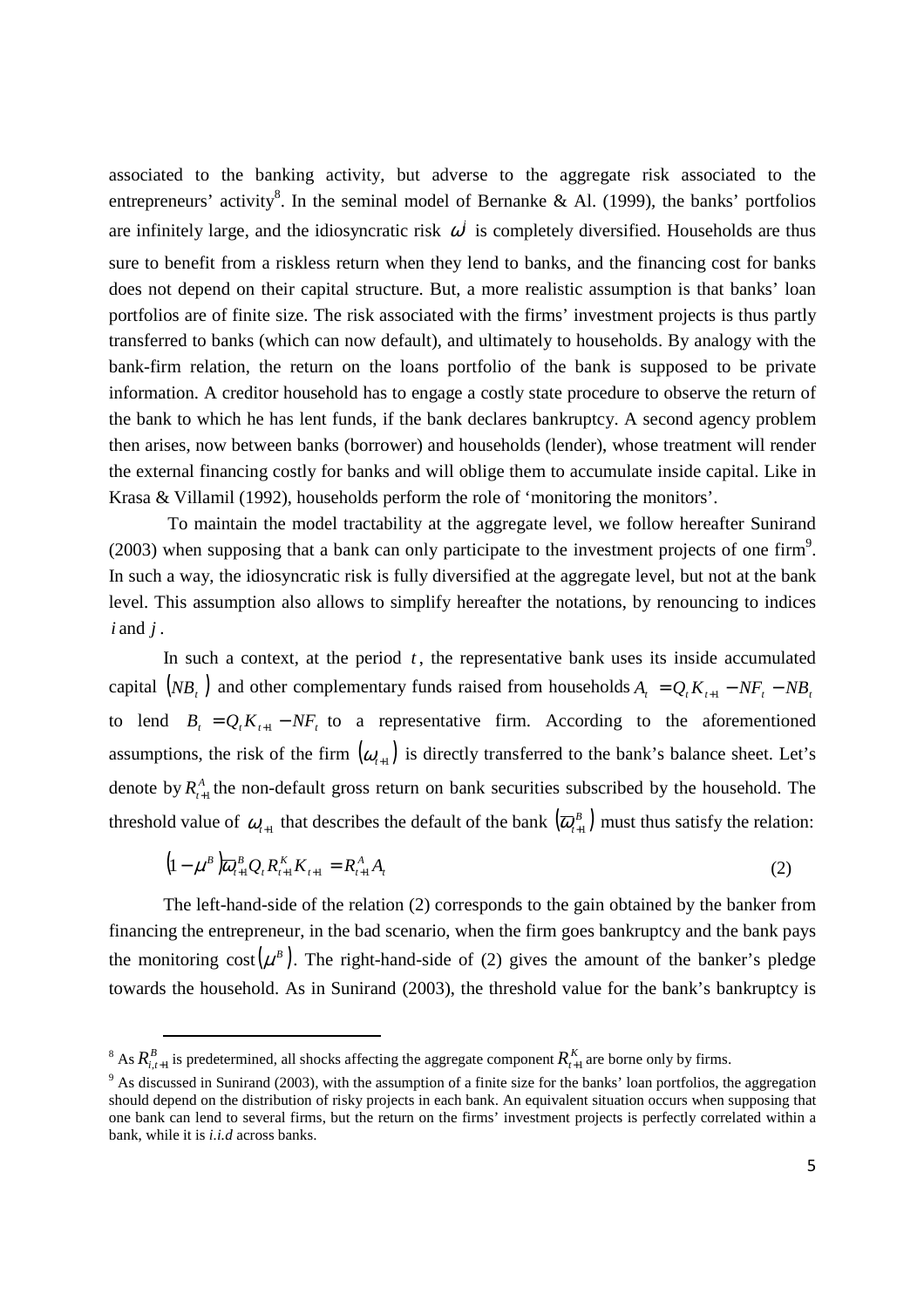always lower than the threshold value calculated for the firm's default  $(\overline{\omega}_{t+1}^F > \overline{\omega}_{t+1}^B)$ .  $\left(\overline{\omega}_{t+1}^F > \overline{\omega}_{t+1}^B\right)$ . The banks default is always conditional to the previous default of firms. But the defaulting of a firm does not necessarily imply that its bank goes bankrupt. If, after the costly verification procedure, the banks can recuperate sufficient funds to pay the households, they can survive. Three situations are thus possible: *i*)  $\omega_{t+1} > \overline{\omega}_{t+1}^F > \overline{\omega}_{t+1}^B$ , in which case there is no default and the financial contract runs without any difficulty; *ii*)  $\overline{\omega}_{t+1}^F > \omega_{t+1} > \overline{\omega}_{t+1}^B$ , in which case only the entrepreneur goes bankrupt, while the banker receives sufficient funds after the monitoring procedure to pay the creditor household; and *iii*)  $\overline{\omega}_{t+1}^F > \overline{\omega}_{t+1}^B > \omega_{t+1}$  $\overline{\omega}_{t+1}^F > \overline{\omega}_{t+1}^B > \omega_{t+1}$ , when entrepreneur and bank declare default, and the household starts a costly verification of the banker, whose cost  $(\mu^A)$  is proportional to the bank's gross return:  $\mu^A (1 - \mu^B) \omega_{t+1} Q_t R_{t+1}^K K_{t+1}$  $\mu^{A} (1 - \mu^{B}) \omega_{t+1} Q_{t} R_{t+1}^{K} K_{t+1}$ , with  $\mu^{A} > \mu^{B}$ .<sup>10</sup>

In this context, the terms of the contract between the bank and the entrepreneur come from the resolution of an optimization program that seeks to maximize the entrepreneur's expected benefits, subject to the participation condition for the bank, and implicitly to that for the household $11$ . The solutions of this program give the firm demand for capital and the value of the thresholds  $\overline{\omega}_{t+1}^F$  and  $\overline{\omega}_{t+1}^B$ . The non-default loan rate associated to the contract between the entrepreneur and the bank  $(R_{t+1}^B)$  is then easily obtained from (1), and the gross return to be paid to the household  $(R_{n+1}^A)$  comes from (2). The first order conditions of the program lead to the following external finance premium for the firm, as solution to the agency problem $^{12}$ :

$$
S_t^F = \Psi_F \left[ k_{t+1}^F \right], \text{ where } S_t^F = E_t \left[ \frac{R_{t+1}^K}{R_{t+1}^f} \right], \frac{\partial \Psi_F(\cdot)}{\partial k_{t+1}^F} > 0 \text{ and } k_{t+1}^F = \frac{Q_t K_{t+1}}{N F_t + N B_t} \tag{3}
$$

In a logarithmic form,  $S_t^F$  simply defines the firm's external finance premium in the model, i. e. the difference between the net return on the firm's physical capital required by the  $\text{bank}$   $\left( r_{t+1}^K = R_{t+1}^K - 1 \right)$ *t*  $r_{t+1}^K = R_{t+1}^K - 1$  and the risk-free rate  $(r_{t+1}^f = R_{t+1}^f - 1)$ . *t*  $r_{t+1}^f = R_{t+1}^f - 1.$ 

Unlike Bernanke & Al. (1999), the firm's external finance premium does not only depend on the firm's financial position  $\frac{Q_t \Lambda_{t+1}}{N}$ J )  $\overline{\phantom{a}}$ l  $\int Q_{\iota} K_{\iota +}$ *t*  $t^{I\Lambda}t$ *NF*  $\left( \frac{Q_i K_{i+1}}{Z_i} \right)$ , but also on the accumulated inside capital of the bank  $(NB<sub>t</sub>)$ . All things being equal, the lower the firm's net wealth  $(NF<sub>t</sub>)$ , the higher the cost of its

<sup>&</sup>lt;sup>10</sup> The monitoring procedure is more costly for households than for banks (which are specialized in this kind of operations). This justifies the intermediation activity by banks.

<sup>11</sup>As discussed hereafter in the description of the DSGE model*,* the participation constraints of the different agents to the financial contract refers to the opportunity cost given by the risk-free rate.

<sup>&</sup>lt;sup>12</sup> Details on the explicit form of the optimization program and its solution are available on request in a separate Technical Appendix.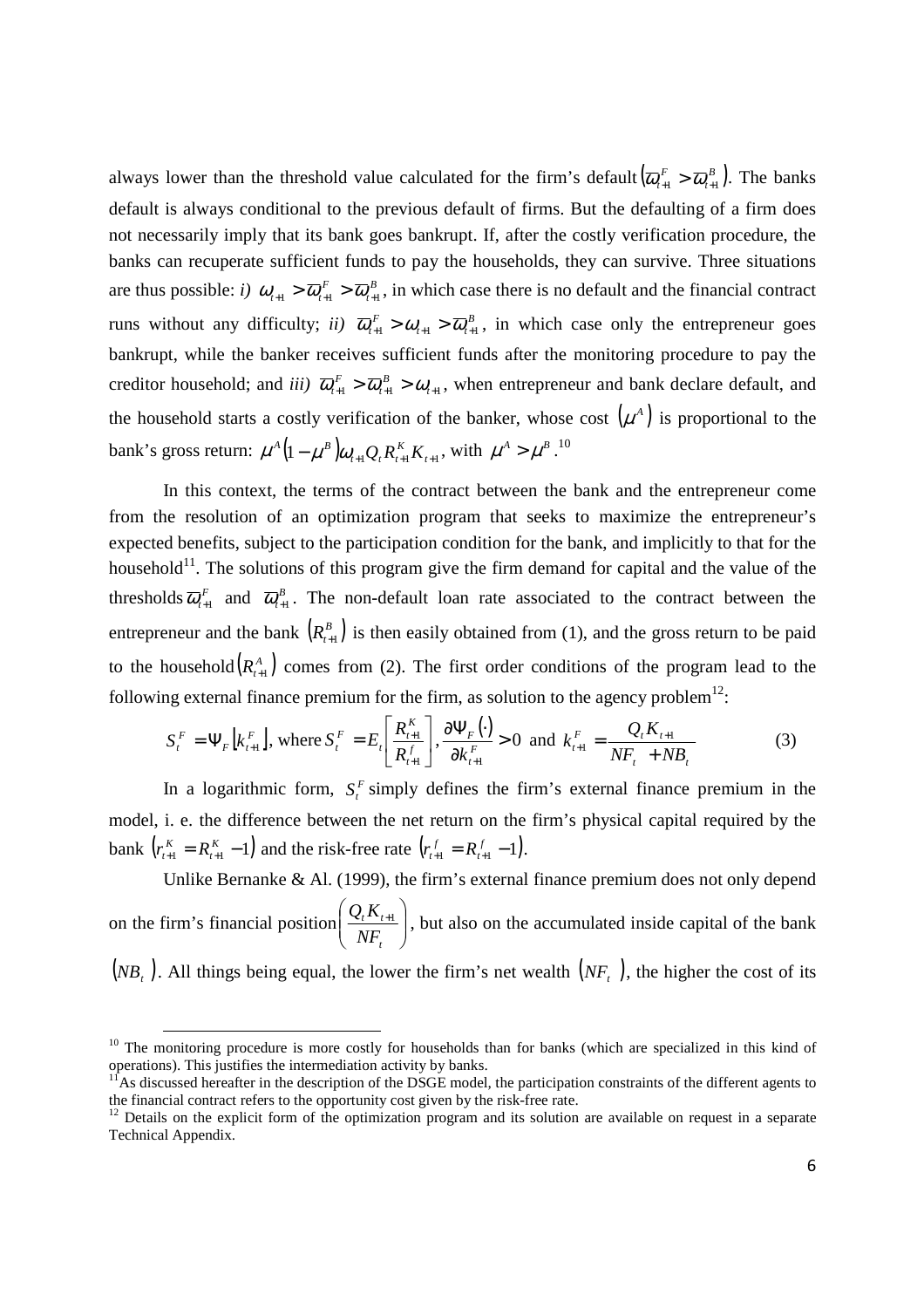external financing. Moreover, it depends on the bank's financial situation. As  $S_t^F$  negatively depends on *NB<sup>t</sup>* in (3), the lending interest rate required by a bad-capitalized bank is ought to be higher than that charged by a healthier one. This fact clearly shows the internalization by the entrepreneurs of the banks' external financing costs. So much so that a deterioration in banks' balance sheet finally implies a tightening of the lending conditions to firms. This is the bank capital channel manifestation, previously discussed.

#### **2.2 The terms of the financial contracts between banks and households**

Contracting with firms, the banks also interact with households to collect funds. Households are neutral to the idiosyncratic risk, but averse to the aggregate  $risk<sup>13</sup>$ . They elaborate their gain expectations on the basis of the average (aggregate) return of banks in the economy  $(R_{i+1}^B)$ . As previously, the lender (household) knows that the return of the borrower (bank) is subject to an idiosyncratic (and not spontaneously observable) risk<sup>14</sup>, noted  $\varepsilon_{t+1}$ , supposed to follow a lognormal distribution similar to that of  $\omega_{t+1}$ . Precisely, a threshold  $\bar{\varepsilon}_{t+1}$  exists for the banker, under which he goes bankrupt. This threshold value satisfies the condition:

$$
\overline{\mathcal{E}}_{t+1} R_{t+1}^B B_t = R_{t+1}^A A_t \tag{4}
$$

where  $R_{t+1}^A$  is the non-default gross return to be paid by the bank on the funds raised from household at the end of period t. So, if  $\varepsilon_{t+1} \ge \overline{\varepsilon}_{t+1}$ , the bank's revenues are sufficient to fulfill its commitments towards the household. On the contrary, if  $\varepsilon_{t+1} < \overline{\varepsilon}_{t+1}$ , the bank declares bankruptcy. But the realization of  $\varepsilon_{t+1}$  is private information. In case of bankruptcy announcement, the household has to pay an auditing cost  $(\mu^A \varepsilon_{t+1} R_{t+1}^B B_t)$  $\mu^A \varepsilon_{t+1} R_{t+1}^B B_t$  proportional to the gross return of the bank's loans portfolio to obtain the real value of  $\varepsilon_{t+1}$ . He thus recovers:  $(1 - \mu^A) \varepsilon_{t+1} R_{t+1}^B B_t$ .

The terms of the financial contract between the bank and a representative household are simply obtained by maximizing the expected bank's benefit, subject to the household participation constraint. The solution of the program allows determining  $B<sub>t</sub>$  and the threshold

 $\overline{a}$ 

 $13$  It means that the aggregate risk will be borne by firms and banks. The mechanism which protects households from the aggregate risk is the following. The non-default interest rate on bank securities are predetermined at the end of period  $t$ . So, if in  $t+1$ , the effective return on non-idiosyncratic component of firms' or banks' investments is lower than expected, households will be compensated with the higher non-default interest rate on bank securities.

<sup>&</sup>lt;sup>14</sup> In other words, not only a defaulting entrepreneur can drag a bank down with him, as we have seen in the previous subsection, but also a bank can declare bankruptcy because of an adverse idiosyncratic shock.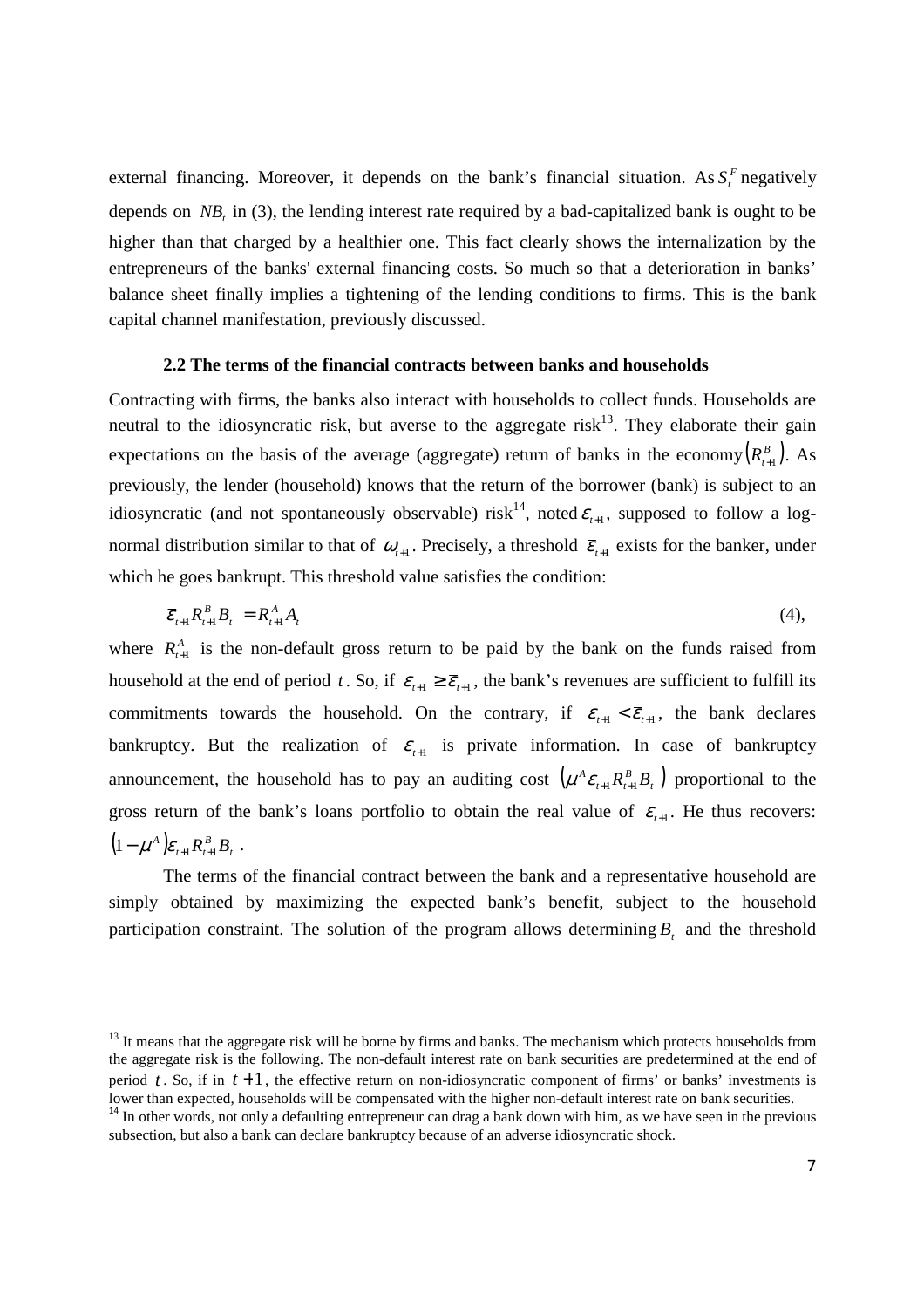value  $\bar{\varepsilon}_{t+1}$ , in function of the realizations of  $R_{t+1}^B$ . The solution of this agency problem gives rise to an external finance premium for the banker, defined by  $15$ :

$$
S_t^B = \Psi_B \left[ k_{t+1}^B \right], \text{ where } S_t^B = \frac{R_{t+1}^B}{R_{t+1}^f}, \frac{\partial \Psi_B(\cdot)}{\partial k_{t+1}^B} > 0 \text{ and with } k_{t+1}^B = \frac{B_t}{NB_t}
$$
 (5)

As expected, the non-default return on the bank's loans portfolio required by the household  $(R_{t+1}^B)$  is higher than the risk-free interest rate. The spread only depends on the bank's financial leverage, defined here by the accumulated inside capital on loans ratio.

The relations (3) and (5) clearly show that the cost of external finance for firms/banks depend on the accumulated net worth of the agents ( *NF* and *NB* ). The firm's net worth mainly comes from the accumulated benefits, i.d. the accumulated value of the firm  $(VF_t)$ . In addition, it is assumed that the entrepreneur offers its labour force<sup>16</sup> and perceives a wage  $(WF_t)$ , which increases the firm's net wealth, so that:

$$
NF_t = \gamma^F \left[ VF_t + WF_t \right] \tag{6}
$$

where the coefficient  $\gamma^F$  corresponds to the survival probability of the firm, assuming that a constant proportion  $(1 - \gamma^F)$  of firms leave the market each period. When living the market, the remaining net wealth is entirely used to consume final goods  $(CF<sub>t</sub>)$ :

$$
CF_t = \left(1 - \gamma^F\right)\left[VF_t + WF_t\right] = \frac{1 - \gamma^F}{\gamma^F}NF_t \tag{7}
$$

Besides, the value of the firm  $(VF_t)$  is given by the gross return on capital, after the repayment of the debt and of the associated interests. So, for  $S_{t-1}^F$  given in (3):

$$
VF_{t} = Q_{t-1}R_{t}^{K}K_{t} - S_{t-1}^{F}R_{t}^{f}B_{t-1}
$$
\n(8)

 In a similar way, the bank inside capital comes mainly from the accumulated benefits of the intermediation activity, i.d. the intrinsic value of the bank  $(VB_t)$ . Besides, it is assumed that a proportion  $(1 - \gamma^B)$  of banks leaves the market each period, transferring a small part  $(r^B)$  of their inside capital to new banks<sup>17</sup> (for an aggregated amount  $T_t^B$ ). Then, for  $S_{t-1}^B$  given in (5), banks' net wealth can be written:

ׇ֬֒

 $15$  Details on the explicit form of the optimization program and its solution are available on request in the separate Technical Appendix. See also Levieuge (2009b).

<sup>&</sup>lt;sup>16</sup> This assumption just allows the wholesale producers to borrow immediately; otherwise, they should face an unrealistically high external finance premium.

 $17$  In line with other financial accelerator models, this assumption gives the possibility to new banks to benefit from initial capital, which is essential for the access to external financing. Without initial wealth, the external financial premium would be prohibitive for newcomers.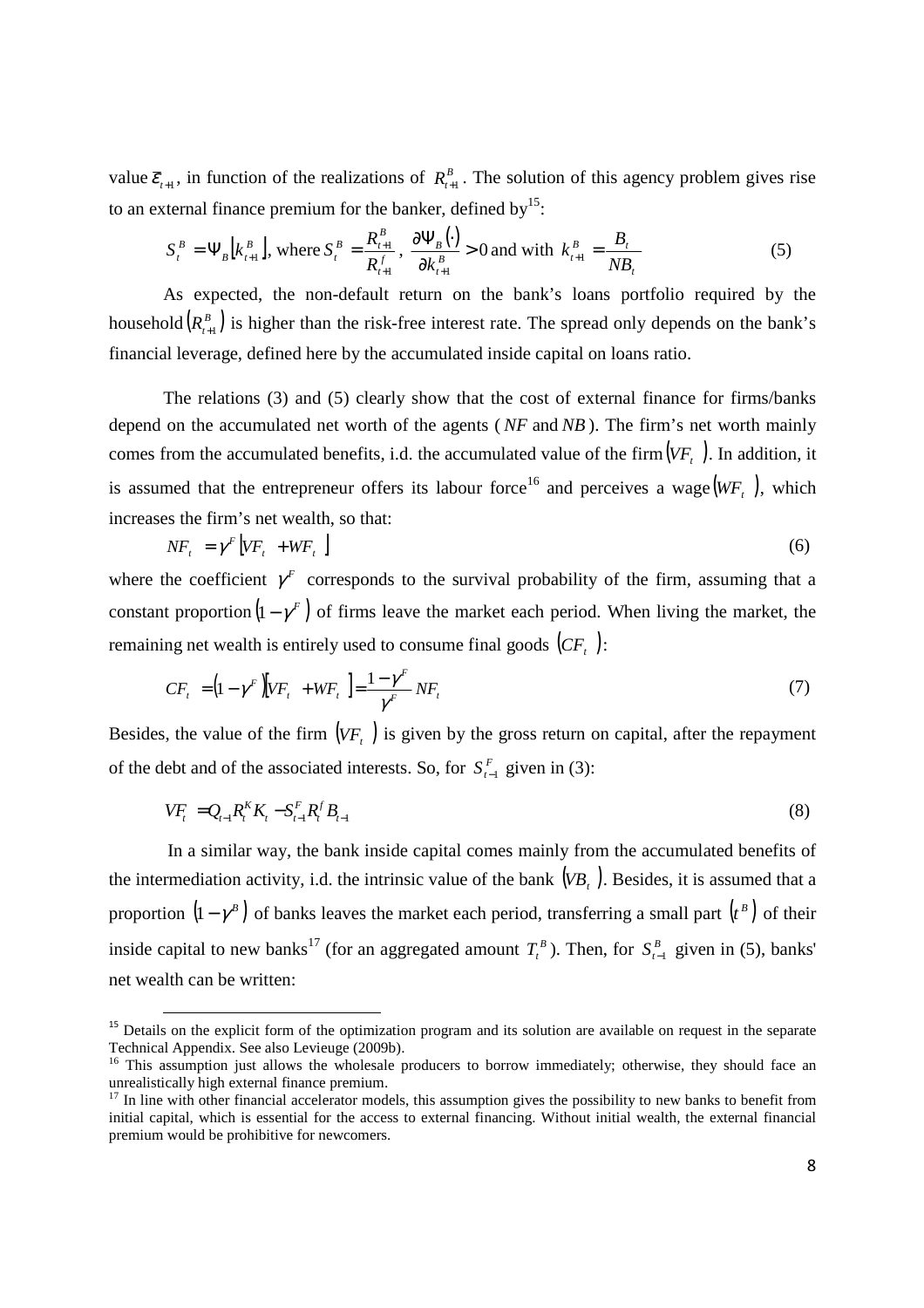$$
NB_t = \gamma^B V B_t + T_t^B \tag{9},
$$

with  $VB_t = R_t^K B_{t-1} - S_{t-1}^B R_t^K A_{t-1}$  $VB_t = R_t^K B_{t-1} - S_{t-1}^B R_t^K A_{t-1}$  (10),

֬֒

The outgoing banks, once their transfers to newcomers done, consume in final goods their remaining capital:

$$
CB_{t} = (1 - \gamma^{B})(1 - t^{B})VB_{t} = \frac{(1 - \gamma^{B})(1 - t^{B})}{\gamma^{B}(1 - t^{B}) + t^{B}}NB_{t}
$$
\n(11)

#### **2.3 The general equilibrium model**

*t B*

With a Cobb-Douglas constant return to scale technology for firms and an equivalent condition to define the banks' activity, the individual equations (3) and (5) to (11) remain unchanged after aggregation<sup>18</sup>. The partial equilibriums solved for the financial markets are then easily embedded in a dynamic general equilibrium model of a two-country monetary union. Apart from the financial imperfections, the model is standard. Each country is inhabited by a continuum of infinitely-lived households represented by the unit interval. These agents choose consumption (*C*) and leisure (*L*) and determine the working time  $(H = 1 - L)$  remunerated at a real rate *W*. The one period utility function is given by:

$$
U(C_t, H_t) = \frac{\sigma_c}{\sigma_c - 1} C_t^{\frac{\sigma_c - 1}{\sigma_c}} - \frac{\sigma_h}{\sigma_h + 1} H_t^{\frac{\sigma_h + 1}{\sigma_h}}
$$
(12),

with  $\sigma_c$  the consumption intertemporal elasticity of substitution, and  $\sigma_h$  the elasticity of the disutility associated to labour.

Consumption is a composite index which depends on the consumption of goods domestically produced and goods produced in the other country of the union. The origin of goods is indexed by 1 and 2, while  $C$  and  $C^*$  denote aggregate consumption in the first and the second country of the union, respectively.  $\gamma \in [0,1]$  represents the relative preference for consumption of domestic produced goods, in each country.

$$
C = \frac{C_1^{\gamma} C_2^{1-\gamma}}{\gamma^{\gamma} (1-\gamma)^{1-\gamma}}; \ C^* = \frac{(C_1^*)^{1-\gamma} (C_2^*)^{\gamma}}{\gamma^{\gamma} (1-\gamma)^{1-\gamma}}
$$
(13)

Price indexes for the two countries are respectively:  $P = P_1^{\gamma} P_2^{1-\gamma}$  and  $P^* = (P_2)^{\gamma} (P_1)^{1-\gamma}$  $P^* = (P_2)^{\gamma}(P_1)^{1-\gamma},$ and the law of one price is supposed to hold.

<sup>&</sup>lt;sup>18</sup> See Bernanke & Al. (1999) or Sunirand (2003) for more details on the aggregation procedure.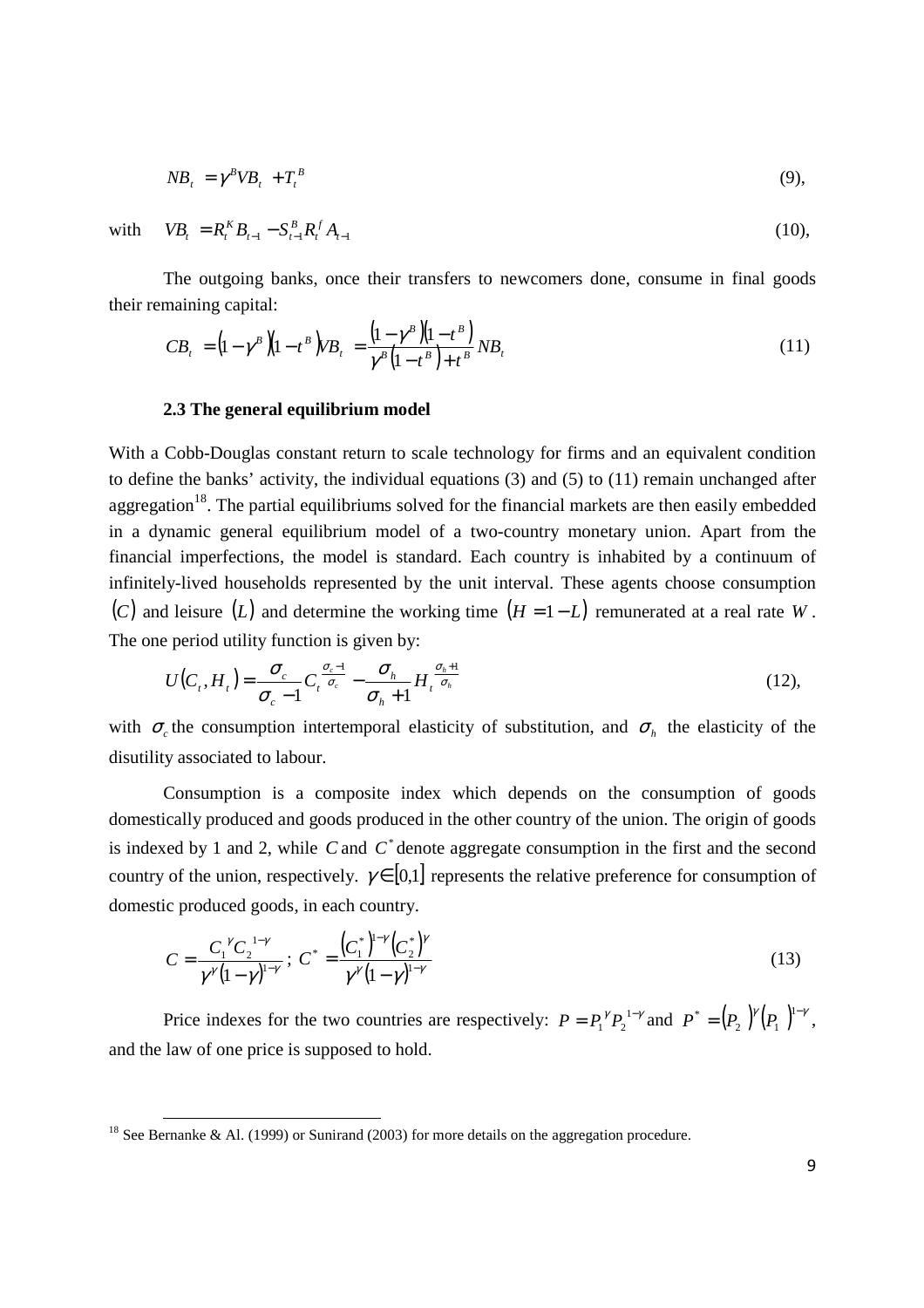*Households* choose a sequence of consumption, labour, bank securities  $(A_t)$  and other possible financial investment  $(D<sub>t</sub>)$  at the real risk-free interest rate, which maximizes an intertemporal utility function, based on (12), subject to the following budget constraint:

$$
P_{t}C_{t} + P_{t}D_{t} + A_{t} \le P_{t}W_{t}H_{t} + A_{t-1}R_{t}^{A} + P_{t}D_{t-1}R_{t}^{f} - T_{t} + \Pi_{t}
$$
\n
$$
\tag{14}
$$

In (14),  $R_t^A = 1 + r_t^A$  $R_t^A = 1 + r_t^A$  and  $R_t^f = 1 + r_{t+1}^f$  $R_t^f = 1 + r_{t+1}^f$  denote respectively the gross returns of the two alternative financial investments for households,  $T<sub>t</sub>$  represents lump sum taxes and  $\Pi<sub>t</sub>$  are the dividends received from the ownership of retail firms. Symmetric constraint applies in the second country of the union, and the first order conditions associated to  $C_t$ ,  $D_t$ ,  $A_t$  and  $H_t$  appear in the following table:

| <b>Country 1</b>                                                                                                             | <b>Country 2</b>                                                                                                                                                                    |
|------------------------------------------------------------------------------------------------------------------------------|-------------------------------------------------------------------------------------------------------------------------------------------------------------------------------------|
| $\lambda_t = \frac{1}{P} C_t^{-\frac{1}{\sigma_c}}$                                                                          | $\lambda_t^* = \frac{1}{P^*} (C_t^*)^{\frac{1}{\sigma_c}}$                                                                                                                          |
| $\left  0 = \lambda_{t} - \beta R_{t+1}^{f} E_{t} \left[ \lambda_{t+1} \right] E_{t} \right  \frac{P_{t+1}}{P_{t}}$          | $0 = \lambda_t^* - \beta R_{t+1}^{f*} E_t \left[ \lambda_{t+1}^* \right] E_t \left  \frac{P_{t+1}^*}{P^*} \right $                                                                  |
| $\begin{cases} 0=\lambda_{t}-\beta R_{t+1}^{A}E_{t}[\lambda_{t+1}] \ H_{t}=(\lambda_{t}P_{t}W_{t})^{\sigma_{h}} \end{cases}$ |                                                                                                                                                                                     |
|                                                                                                                              | $\begin{split} 0&=\mathcal{X}_t^*-\beta R_{t+1}^{A^*}E_t\Big[\mathcal{X}_{t+1}^*\Big]\ H_t^*&=\left(\mathcal{X}_t^*P_t^*W_t^*\right)^{\!\sigma_h} \end{split}$                      |
|                                                                                                                              | The following condition is fulfilled at the optimum: $\left(R_{t+1}^f\right)E_t\left(R_{t+1}^f\right)E_t\left(R_{t+1}^f\right)E_t\left(R_{t+1}^f\right)E_t\left(R_{t+1}^g\right)$ , |

**Table 1***. First order conditions for the households' optimization* 

corresponding to the equality of the real interest rates inside the union. This allows writing:

$$
C_t = C_t^* (\Theta_t)^{\sigma_c}
$$
  
(15),  
where  $\Theta_t = \frac{P_t^*}{P_t}$  is an expression of the bilateral terms of trade.

*Wholesale producers* combine labour and capital with a Cobb-Douglas constant return to scale technology:

$$
Y_t = a_t K_t^{\alpha} L_t^{1-\alpha} \text{ and } Y_t^* = a_t^* (K_t^*)^{\alpha} (L_t^*)^{1-\alpha}
$$
 (16),

with  $a_t$  an exogenous productivity factor that follows a standard autoregressive process in the model:  $a_t = \rho_a a_{t-1} + \varepsilon_a$ , where  $\varepsilon_a$  defines a productivity shock, with zero mean and unit variance. The labour imput in (16) is a composite index of households labour  $(H_t)$  and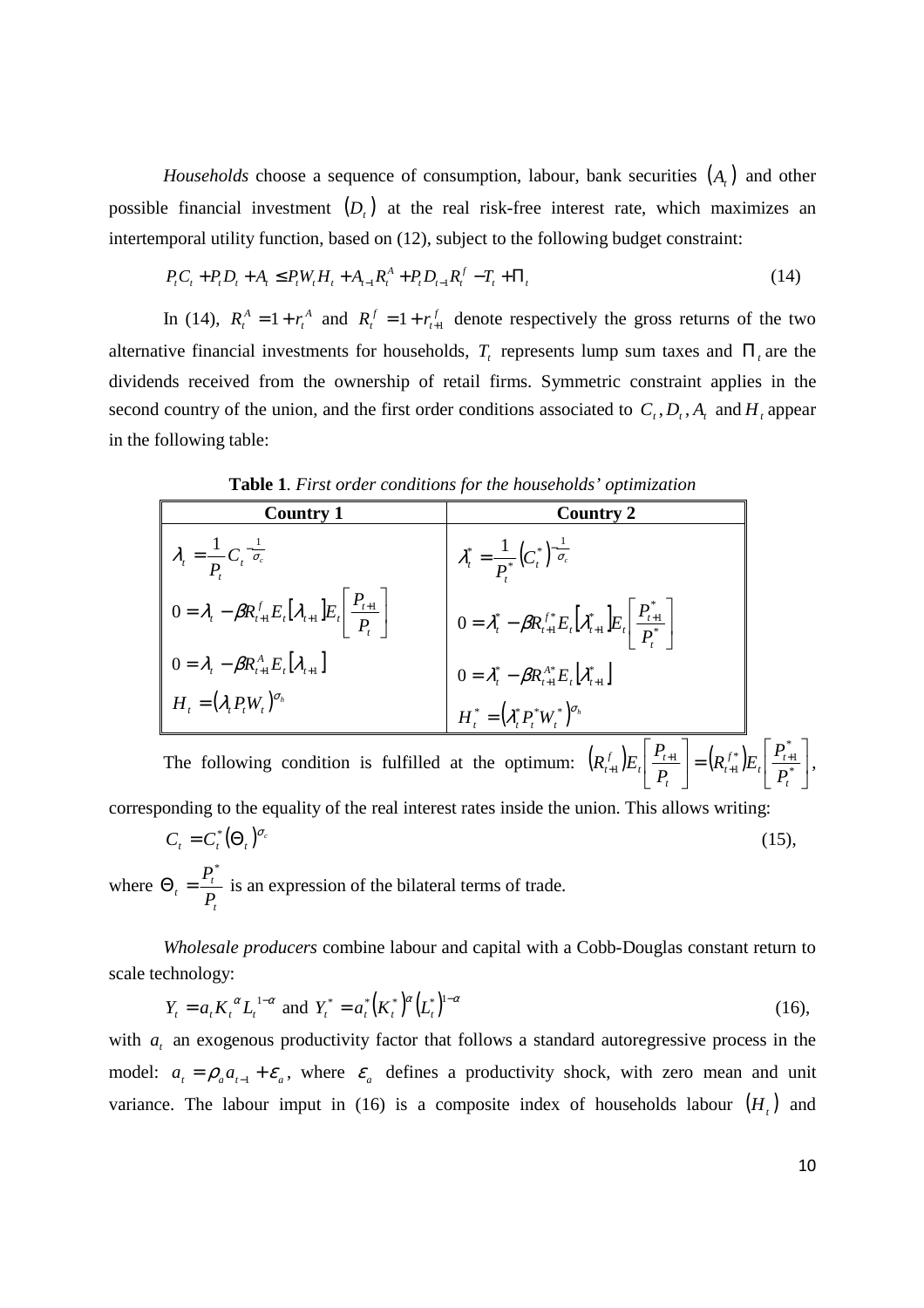entrepreneurial labour  $(H_t^F)$ :  $L_t = H_t^{\Omega} (H_t^F)^{1-\Omega}$ . As indicated previously, entrepreneurs supplement their income by supplying their labour force, remunerated at a rate  $W<sup>F</sup>$ . Note that the total entrepreneurial labour is normalized to unity. In each country, the investment  $(I_t)$  is supposed to concern domestic produced goods. The accumulation of physical capital is introduced by the standard equation, with  $\delta$  the depreciation rate:

$$
K_{t+1} = (1 - \delta)K_t + I_t
$$
\n(17)

It is also assumed that there are some internal capital adjustment costs  $\Phi(.)$  introduced by the presence of the *capital producers*, who buy  $I<sub>t</sub>$  units of final goods and transform them in physical capital sold to the entrepreneurs.

$$
\Phi(I_t, K_t) = \frac{\phi}{2} \left( \frac{I_t}{K_t} - \delta \right)^2 K_t, \text{ for } \phi > 0
$$
\n
$$
P_{1,t}^{\omega} \qquad (18)
$$

Noting *t t*  $^t$   $^ P_1$ ,1  $\rho_t = \frac{I_{1,t}}{R}$  the relative price of wholesale goods produced in the country 1,  $Q_t$  the

Lagrange multiplier associated to the process of capital accumulation, and given the term of trade  $\frac{r_1}{R_1} = \frac{r_t}{R_1} = \Theta_t$ *t t P P P*  $\frac{P_1}{P_2} = \frac{P_t^*}{P} = \Theta$ \* 2  $\frac{1}{n} = \frac{I_t}{n} = \Theta_t$ , the profit maximization program of domestic firms gives the first order conditions (relative to  $H_t$ ,  $H_t^F$ ,  $I_t$  and  $K_{t+1}$  respectively), reported in the table 2. As in Levieuge (2009a) the profit maximization of capital producers is internalized in this program. The first two conditions define the labour demands. The third gives the Tobin's *Q* ratio. The last relation represents the expected gross return to holding a unity of capital from  $t$  to  $t+1$ . At the optimum, the firms' demand for capital insures the equality between the expected marginal cost for the external financing and the expected marginal return on capital.

**Table 2***. First order conditions for firms' optimization* 

**Country 1**<sup>(\*)</sup>  
\n
$$
\rho_t(\Theta_t)^{1-\gamma} \Omega(1-\alpha) \frac{Y_t}{H_t} = W_t; \rho_t(\Theta_t)^{1-\gamma} (1-\Omega)(1-\alpha) \frac{Y_t}{H_t^F} = W_t^F; Q_t = 1 + \frac{\partial \Phi(\cdot)}{\partial I_t};
$$
\n
$$
E_t[R_{t+1}^K] = \frac{1}{Q_t} E_t \left[ \rho_{t+1} (\Theta_{t+1})^{1-\gamma} \alpha \frac{Y_{t+1}}{K_{t+1}} - \frac{\phi}{2} \left( \delta^2 - \left( \frac{I_{t+1}}{K_{t+1}} \right)^2 \right) + (1-\delta) Q_{t+1} \right]
$$

*(\*) For the second country of the union the first order conditions are symmetric, except for the exponent of*  $\Theta$ <sub>t</sub>, which becomes  $(\gamma - 1)$  instead of  $(1 - \gamma)$ .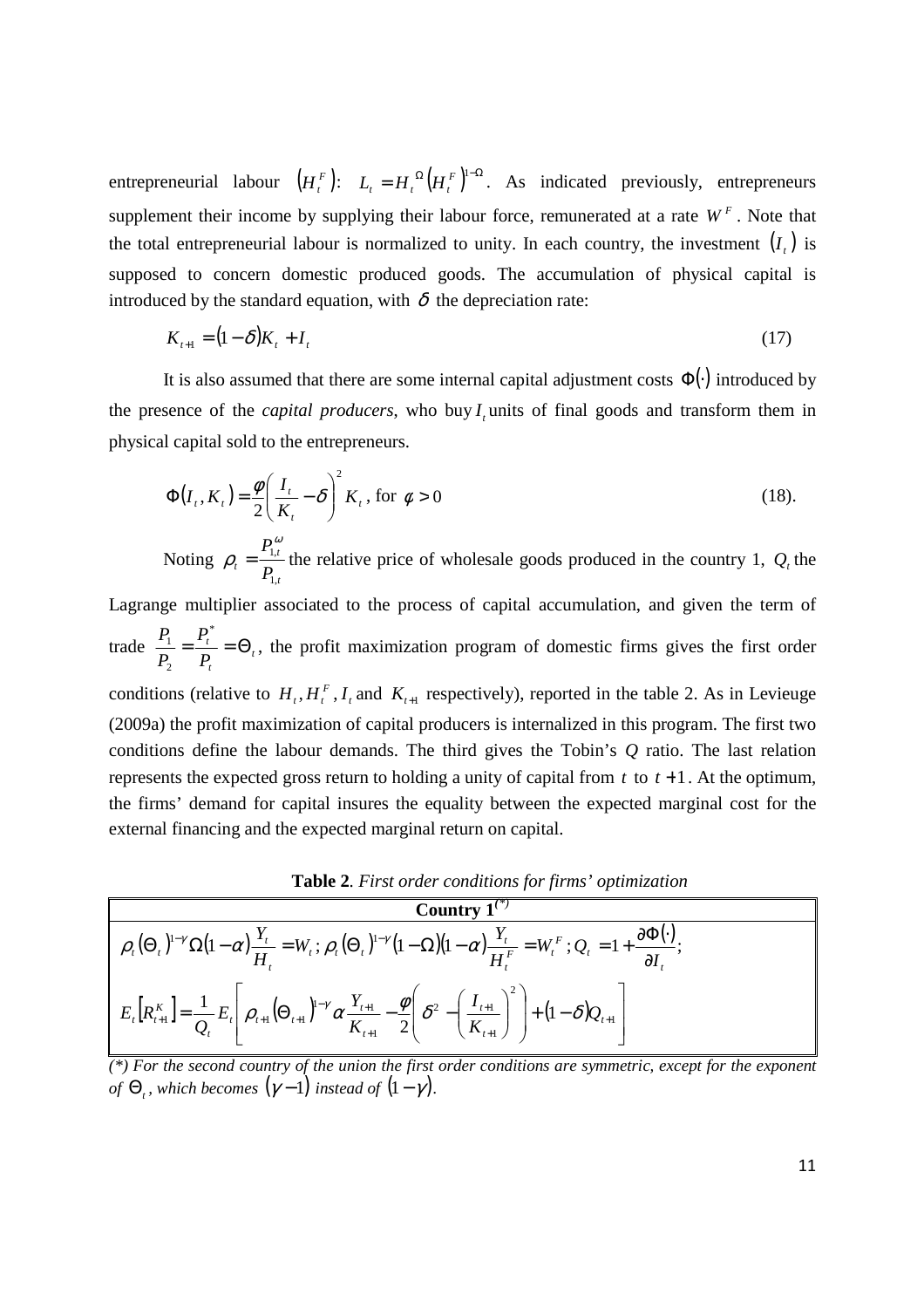*Retailers* are represented by firms, held by households, which purchase wholesale goods and retail them afterwards. Their main role is to differentiate final goods. In so doing, they allow introducing price inertia in the model. Following Calvo (1983), it is assumed that a retailer changes his price with probability  $1-\varsigma$ , in a given period. Subsequently, the retailer pricing behavior leads to the following 'new Phillips curves' in the two countries of the union:

$$
\hat{\pi}_{1,t} = \beta E_t \left[ \hat{\pi}_{1,t+1} \right] + \kappa \hat{\rho}_t \text{ and } \hat{\pi}_{2,t} = \beta E_t \left[ \hat{\pi}_{2,t+1} \right] + \kappa \hat{\rho}_t^* \tag{19}
$$

where  $\pi_{1,t} = \log(P_{1,t} / P_{1,t-1})$  and  $\pi_{2,t} = \log(P_{2,t} / P_{2,t-1})$  give the inflation rates calculated in the domestically priced goods for the two countries,  $\kappa = \frac{(1 - \varsigma)(1 - \varsigma \beta)}{(\frac{\varsigma}{\sigma})}$ ς  $\kappa = \frac{(1-\varsigma)(1-\varsigma\beta)}{2}$  and  $\rho_t$ ,  $\rho_t^*$  are respectively the real marginal cost for a representative retailer in each country.  $\hat{x}_t$  defines, for all  $x_t$ , the deviation of a variable  $x_t$  from its steady-state value.

The national goods and labour markets equilibrium conditions imply:

$$
Y_{t} = \Theta_{t}^{\frac{1-\gamma}{2\gamma-1}}C_{t} \Big[ \gamma + (1-\gamma)\Theta_{t}^{1-\sigma_{c}} \Big] + I_{t} + G_{t} + CF_{t} + CB_{t}
$$
\n(20)

$$
Y_t^* = (\Theta_t)^{\frac{\gamma}{1-2\gamma} + \sigma_c} C_t^* \left[ (1-\gamma) + \Theta_t^{-1-\sigma_c} \gamma \right] + I_t^* + G_t^* + CF_t^* + CB_t^* \tag{20'},
$$

and respectively:

$$
\left(H_t\right)^{\frac{\sigma_h+1}{\sigma_h}} = \left(C_t\right)^{-\frac{1}{\sigma_c}} \rho_t \left(\Theta_t\right)^{1-\gamma} \Omega \left(1-\alpha\right) Y_t \tag{21}
$$

$$
\left(H_t^*\right)^{\sigma_h+1} = \left(C_t^*\right)^{-1} \overline{\sigma_t} \rho_t^* \left(\Theta_t\right)^{\gamma-1} \Omega \left(1-\alpha\right) Y_t^* \tag{21'}
$$

*National governments* use lump-sum taxes to finance public expenditures, which follow standard autoregressive process:

$$
\hat{g}_t = \rho_g \hat{g}_{t-1} + \varepsilon_{g_t} \tag{22}
$$

$$
\hat{g}_t^* = \rho_g^* \hat{g}_{t-1}^* + \varepsilon_{g_t}^* \tag{22'}
$$

where  $\rho_g$ ,  $\rho_g^*$  < 1, and  $\varepsilon_{g_i}$ ,  $\varepsilon_{g_i}^*$  are random budgetary shocks with zero mean and unit standard deviation.

Finally, the *common Central Bank* conducts the monetary policy following a standard monetary policy rule (with respect to the union-wide inflation):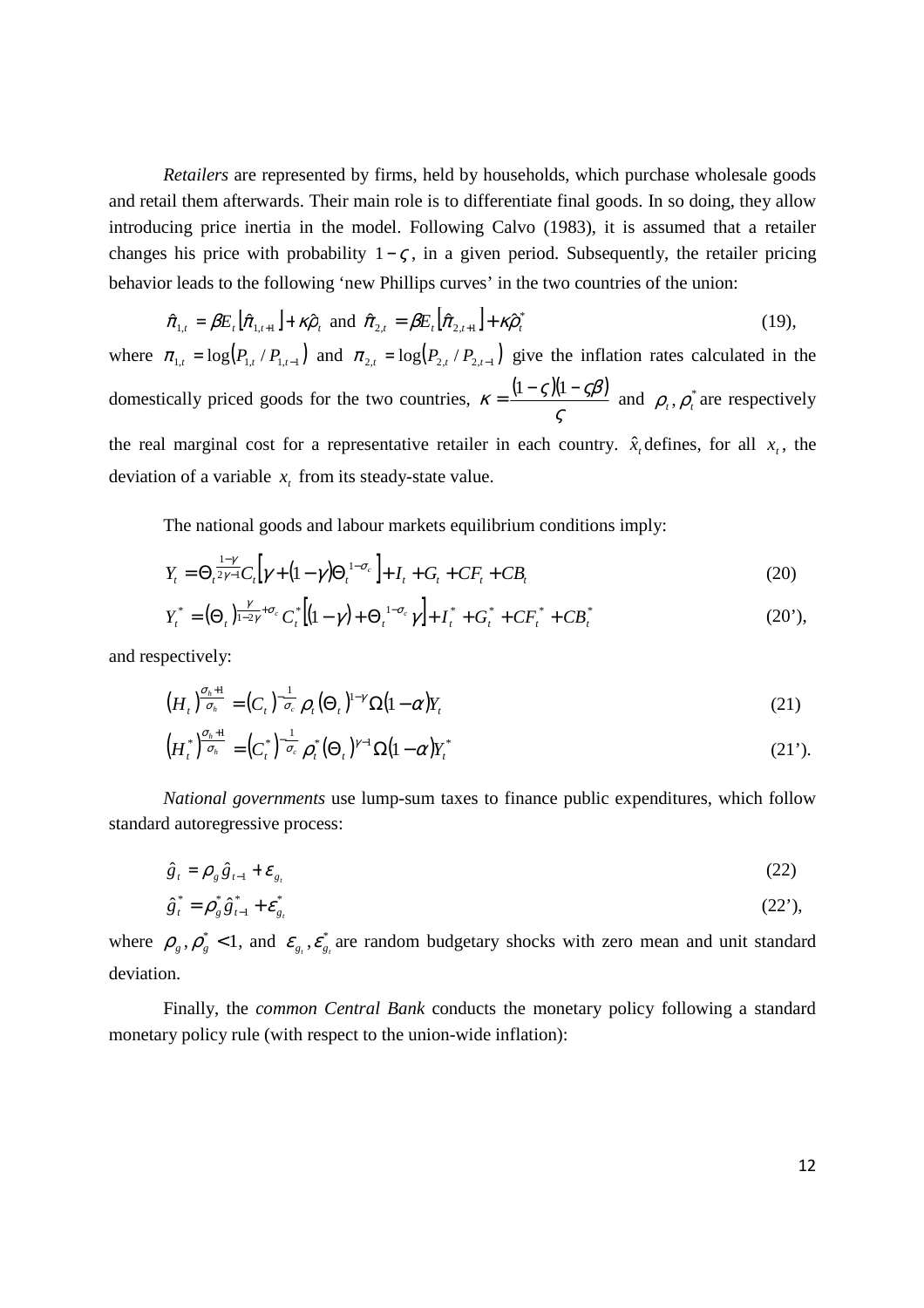$$
\hat{r}_t^n = \beta_0 \hat{r}_{t-1}^n + (1 - \beta_0) \beta_1 \hat{\pi}_t^{UM} + \varepsilon_{r_t}
$$
\n(23),

where  $\hat{\pi}_t^{UM} = \frac{1}{2} (\hat{\pi}_t + \hat{\pi}_t^*)$ . 2  $\hat{\pi}_{i}^{UM} = \frac{1}{2}(\hat{\pi}_{i} + \hat{\pi}_{i}^{*})$ . The  $\beta_{i} > 0$  coefficient corresponds to the reaction of the monetary policy to the union-wide inflation deviation from its steady-state level.  $\beta_0 \in [0;1]$  is the smoothing coefficient of the nominal interest rate.  $\varepsilon$ <sub>r</sub> represents a monetary policy shock.

A *financial shock* is added to this model – as well as technological, budgetary and monetary shocks that are introduced in equations (16), (22) and (23) respectively. In previous equations,  $Q_t$  represents the fundamental value of the firms' physical capital, given by the actualized amount of dividends to be obtained by the firms' shareholders. We now allow for the possibility that the market value of the capital, denoted hereafter by  $Q_t^m$ , differ temporarily from its fundamental value  $Q_t$ , because of a temporary financial shocks  $(\varepsilon_{q_t})$ :

$$
Q_t^m = Q_t + \varepsilon_{q_t} \tag{24}
$$

with  $\varepsilon_{q_i}$  a random variable of zero average. If the shock arises in *t*, it affects the market value  $Q_t^m$  of the capital only at this period; afterwards, starting from the  $t+1$  period, the equality between  $Q_t^m$  and  $Q_t$  holds again<sup>19</sup>. Hence, in case of financial shock, the fundamental return on the physical capital given in *Table 2* becomes an *abnormal return* on capital given by:

$$
R_t^{Km} = \frac{\rho_t(\Theta_t)^{1-\gamma} \alpha \frac{Y_t}{K_t} - \frac{\phi}{2} \left( \delta^2 - \left( \frac{I_t}{K_t} \right)^2 \right) + (1 - \delta) Q_t^m}{Q_{t-1}}
$$
(25).

Then,  $Q_t^m$  replaces  $Q_t$  in the equations (3), (4), (5) and (8), respectively defining the dynamics of firms' net worth, banks' net worth, and the subsequent external finance premiums. So, when  $Q_t^m > Q_t$ , the firms' and banks' net values increase without any fundamental justification. The seeming improvement of their balance sheet allows them to obtain better conditions for external financing, stimulating the national investment and output (and inversely in case of adverse financial shock).

#### **2.4 The model parameterization**

The calibration for the parameters and the variables (or ratios) at their steady-state is made according to the references found in the literature for the euro area. Ratios such as capital/GDP,

<sup>&</sup>lt;sup>19</sup> Then, the financial shock corresponds to a one-period financial bubble, whereas Bernanke & Gertler (1999) and Levieuge (2009a) simulate an exogenous multi-period one. The aim here is not to reproduce the effects of a longlasting financial bubble, but simply to adequately insert financial shocks in the model.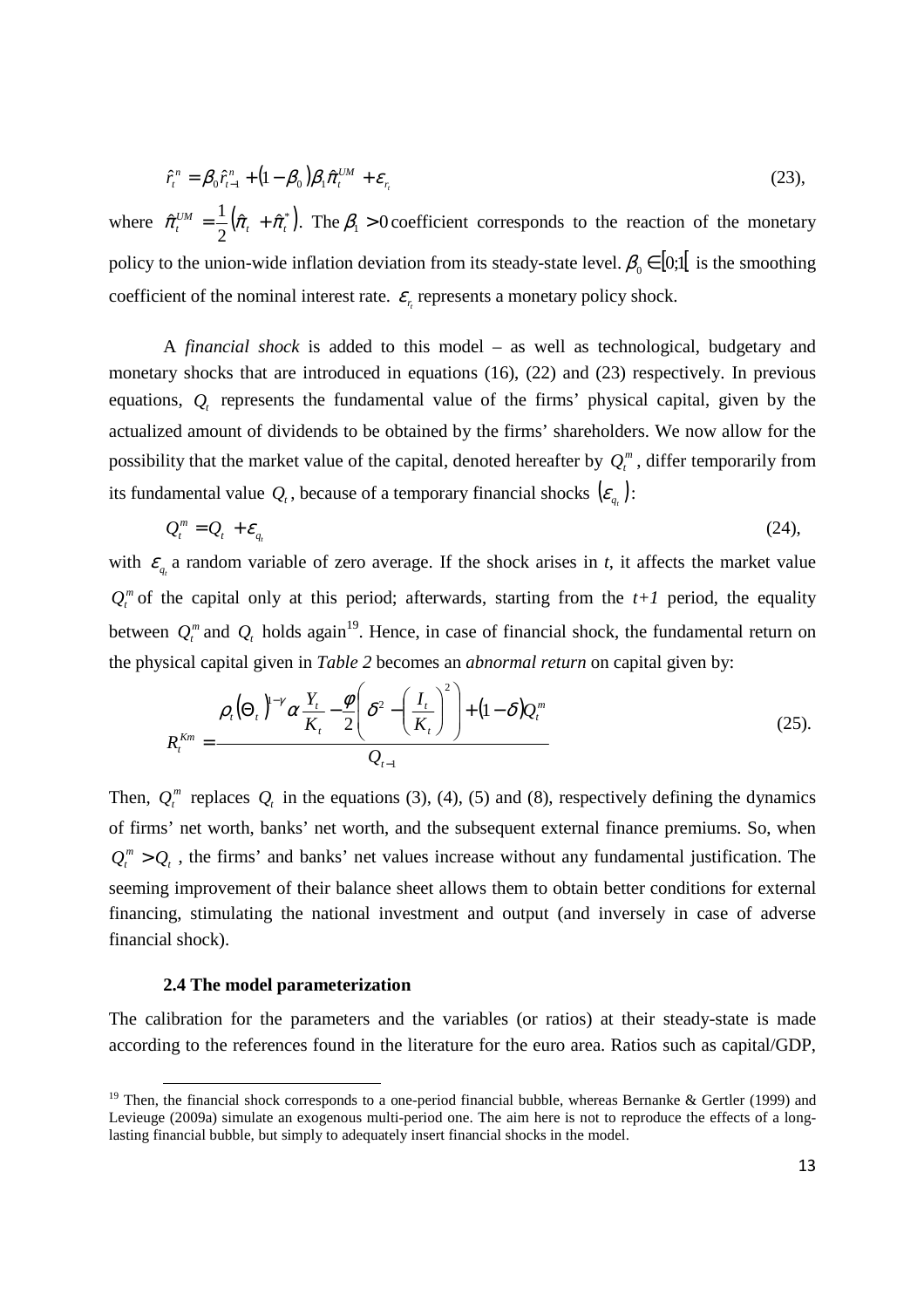investment/GDP or total consumption/GDP are all compatible with the estimations revealed by Fagan & Al. (2001)*.* Moreover, it is realistically supposed that banks have a lower default probability than firms, and that the ratio *B*  $\frac{NB}{2}$  belongs to the interval [0.1,0.2]<sup>20</sup> Finally, the probability for a bank to leave the credit market is lower than for firms, and as already evoked, the audit is more costly for households than for banks. The calibration for the baseline model is detailed in appendix 3.

#### **3 Financial asymmetries and transmission of shocks inside the union**

In line with empirical evidence, financial structural heterogeneity is now introduced in the model, by assuming that the *banks financial leverage* at their steady-state and the *sensibility coefficient of the banks' external finance premium to their financial structure*  $(\psi_{B}^{s})$  are not similar in the two countries. Symmetric monetary, budgetary, technological or financial shocks are then simulated in order to study the dynamics of the main aggregates in the union and the sensitivity of the national dynamics to the degree of the union's financial heterogeneity. Since the general results are robust for all kind of shocks, we present hereafter only the simulations related to a negative financial shock, like that observed during the recent subprime crisis.

#### **3.1 Transmission of shocks and dynamics of the model**

We assume that the banking system in country 2 is better capitalized than in country 1 ( *B NB B*  $\frac{NB^*}{B^*}$  = 0.2 > 0.15 = \* in the baseline parameterization). Moreover, country 1 is characterized by an external finance premium for banks that is more sensitive to changes in their leverage, compared to country  $2^{21}$ . Concretely,  $\psi_B^s = 0.002$  and  $\psi_B^{s*} = 0.001$  are chosen for the baseline calibration. To concentrate on the asymmetric effects only due to the bank capital channel, we consider that both countries are identical in the firm-side. So, besides the symmetrical financial accelerator related to the firms' financial situation, we expect to obtain an additional and asymmetrical financial accelerator due to the banking sectors heterogeneity.

This is verified in the Figure 1, which represents the dynamics<sup>22</sup> of the two countries of the union following an unexpected fall in the market value of the physical capital  $(Q_m)$ . This

֬֒

<sup>&</sup>lt;sup>20</sup> See, for example, the numerical values used by Sunirand (2003) and Levieuge (2009a) for the euro area.

<sup>&</sup>lt;sup>21</sup> Technically, a lower capitalization ratio at the steady state endogenously implies higher monitoring costs. As these costs contribute to the definition of an external financial premium in this CSV framework, assuming simultaneously a lower capitalization and a higher elasticity to banks' leverage to characterize the most affected country is logical.

 $^{22}$  Simulations are implemented with Dynare. See Adjemian & Al. (2009). Note that the Blanchard-Kahn conditions are satisfied; the model has a unique and stable trajectory to its steady state. Note also that an unexpected rise in the nominal interest rate gives conventional results.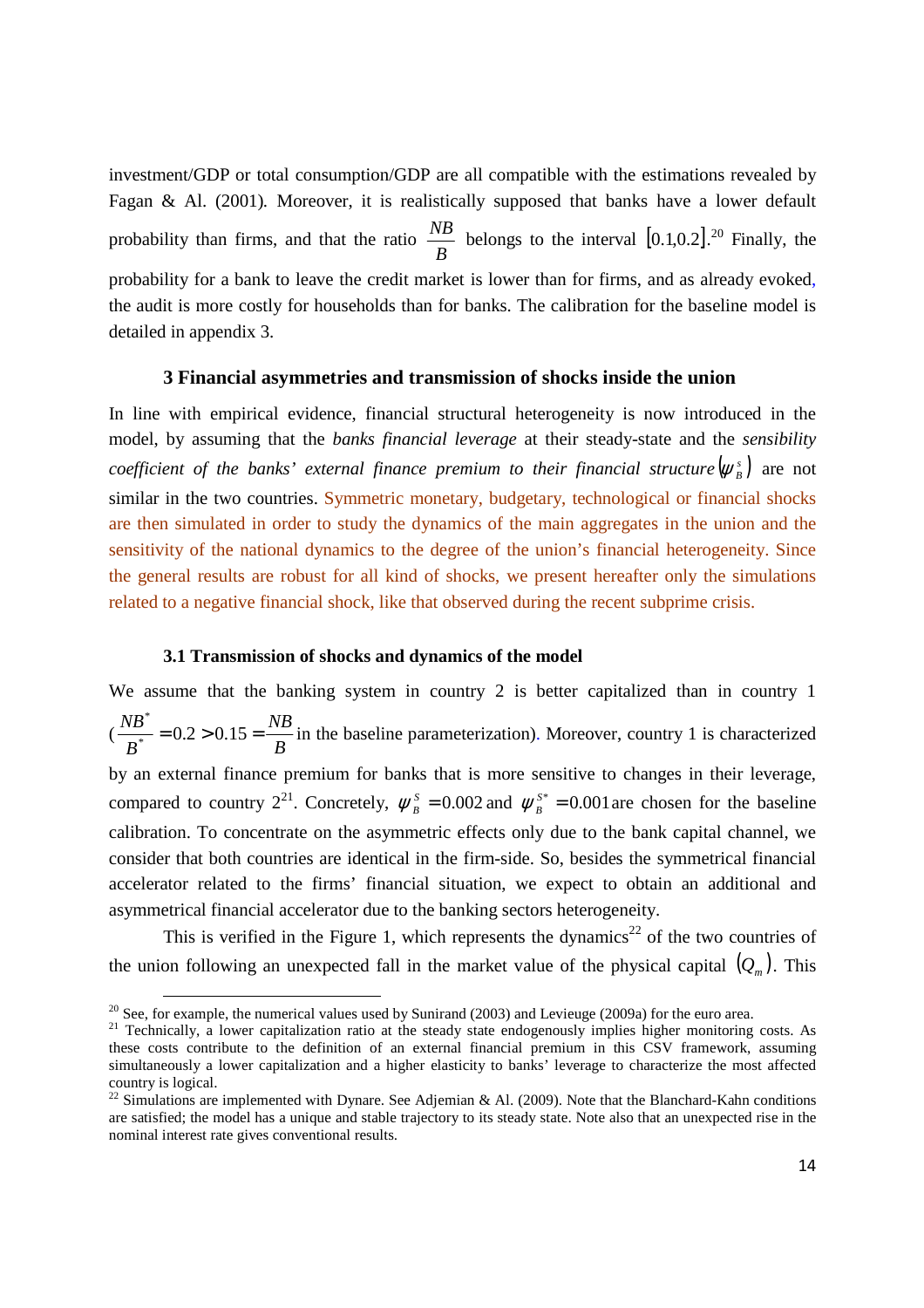shock negatively affects the agents' net worth, their financial position and the external finance premium they must bear. Country 1 is more affected than country 2. Two factors contribute to these dissimilar national adjustments. First, national banks face higher external finance premium in country 1 because of their deeper financial fragility and because of the higher sensitivity to their balance sheet structure. The cost of the firms' external finance is subsequently higher, reducing the incentive to invest and the aggregate demand in turn. As a result, inflation falls more in country 1. Second, as the Central Bank reduces the common nominal interest rate accordingly to the average inflation rate, the real interest rate increases more in country 1 than in country 2. In the absence of union, the national Central Bank of the country 1 would have cut its policy rate more than a common Central Bank (with average objectives) would have done. This reinforces the adverse macroeconomic effects of the initial shock (section 4 goes into detail on this point). Subsequently, the investment drop is more than 100% higher in country 1, and inflation and output divergences are important within the union. As a rule, the national divergences are large despite the low calibrated values for the elasticity of banks' finance premium to their respective balance sheet structures. The (heterogeneous) bank capital channel is then potentially very powerful.



*Figure 1.Impulse response functions to a negative financial shock*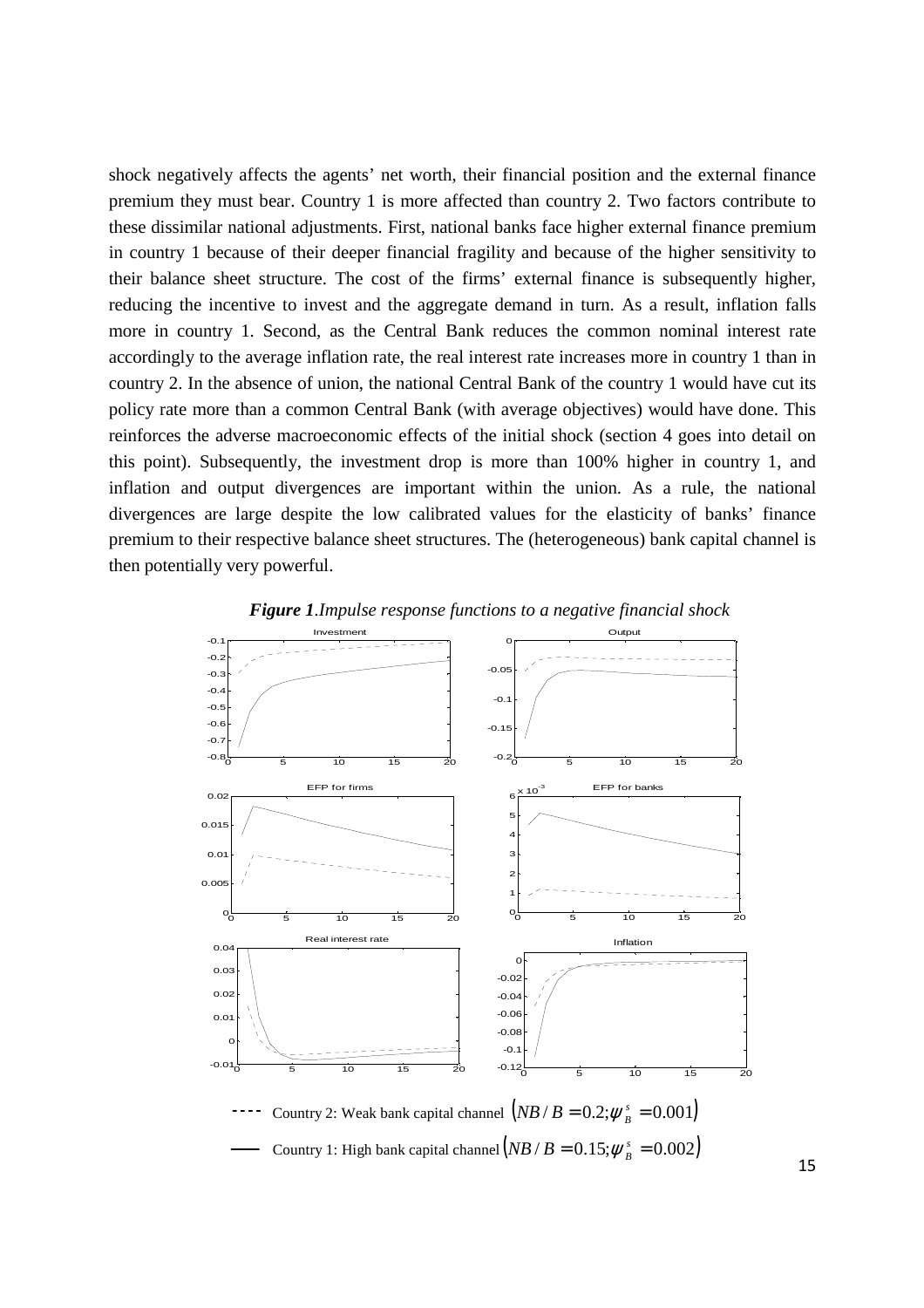This theoretical simulation matches the recently observed pattern of financial and macroeconomic variables in the EA. According to Badarau-Semenescu & Levieuge (2010), Italy is typically ought to be more sensitive<sup>23</sup> to the BCC than France (i.e. Italy would be the country 1 and France the country 2). Precisely, the figures in appendix 2, in line with the figure 1, show that French and Italian lending rates to firms have spread away starting autumn 2007. Moreover, while output and investment have similarly evolved in both countries before the year 2007, they have clearly diverged since. In the light of the theoretical simulations, the financial asymmetries (and more precisely the differences in bank capital channel strength) can explain the diverging cyclical evolution of European countries in the wave of the financial crisis.

The next subsection demonstrates that the more heterogeneous the union is, the larger the effect of financial asymmetries on the transmission of shocks.

#### **3.2 Sensitivity of the economies to the degree of financial heterogeneity**

Two sources of financial asymmetries are successively analyzed, following a negative financial shock. Firstly, the figure 2 illustrates the sensitivity of the economies to differences in terms of national banking systems leverage. While the elasticity coefficient for the banks' external finance  $(\psi_{B}^{s})$  is fixed to 0.002 for the two countries, the national banking systems leverage take the value 0.1 for country 1, and varies within the interval  $[0.1,0.2]$  for country 2.



**Figure 2***. Impact of the banking system leverage asymmetry on the model dynamics* 

<sup>23</sup> What is confirmed by Gambacorta & Mistrulli (2004).

֬֒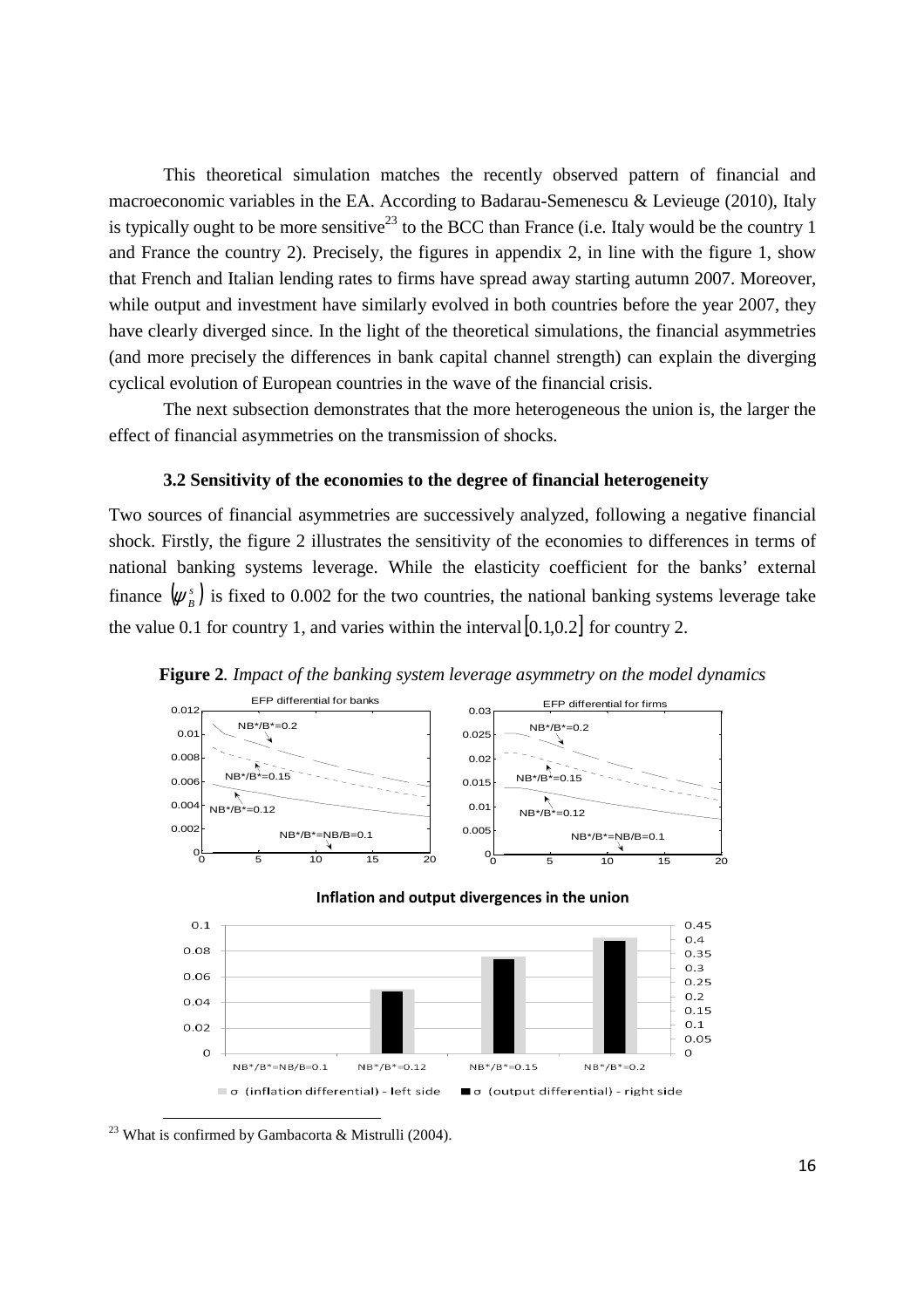Secondly, the figure 3 illustrates the increasing divergences implied by growing differences in terms of elasticity of the finance premium for banks to their financial structure. It is now assumed that the *B*  $\frac{NB}{2}$  ratios are identical and equal to 0.15 in the two countries, while  $\psi_B^s$  is fixed to 0.001 for country 2, and varies within the interval [0.001,0.003] for country 1. Differentials are represented in absolute value. Once again, a higher heterogeneity in the sensitivity of the national banks' premiums to their balance sheet structure is associated to more asymmetric transmission of the financial shock inside the union, and to higher macroeconomic divergences among member countries.



**Figure 3**. *Impact of the sensitivity coefficients heterogeneity on the model dynamics*

#### **4. The costs of a heterogeneous monetary union**

As briefly evoked previously, it can be demonstrated that the conduct of a single monetary policy for the (financially asymmetric) union as a whole worsens the cyclical divergences. When considering a symmetric monetary shock in the baseline model, preliminary simulations indicate that the reaction of the output of the country 1 (stronger affected by the bank capital channel) is instantly 60% higher than in country 2. In contrast, if each country were supposed to conduct autonomously its monetary policy, the output response in the country 1 would be only 20%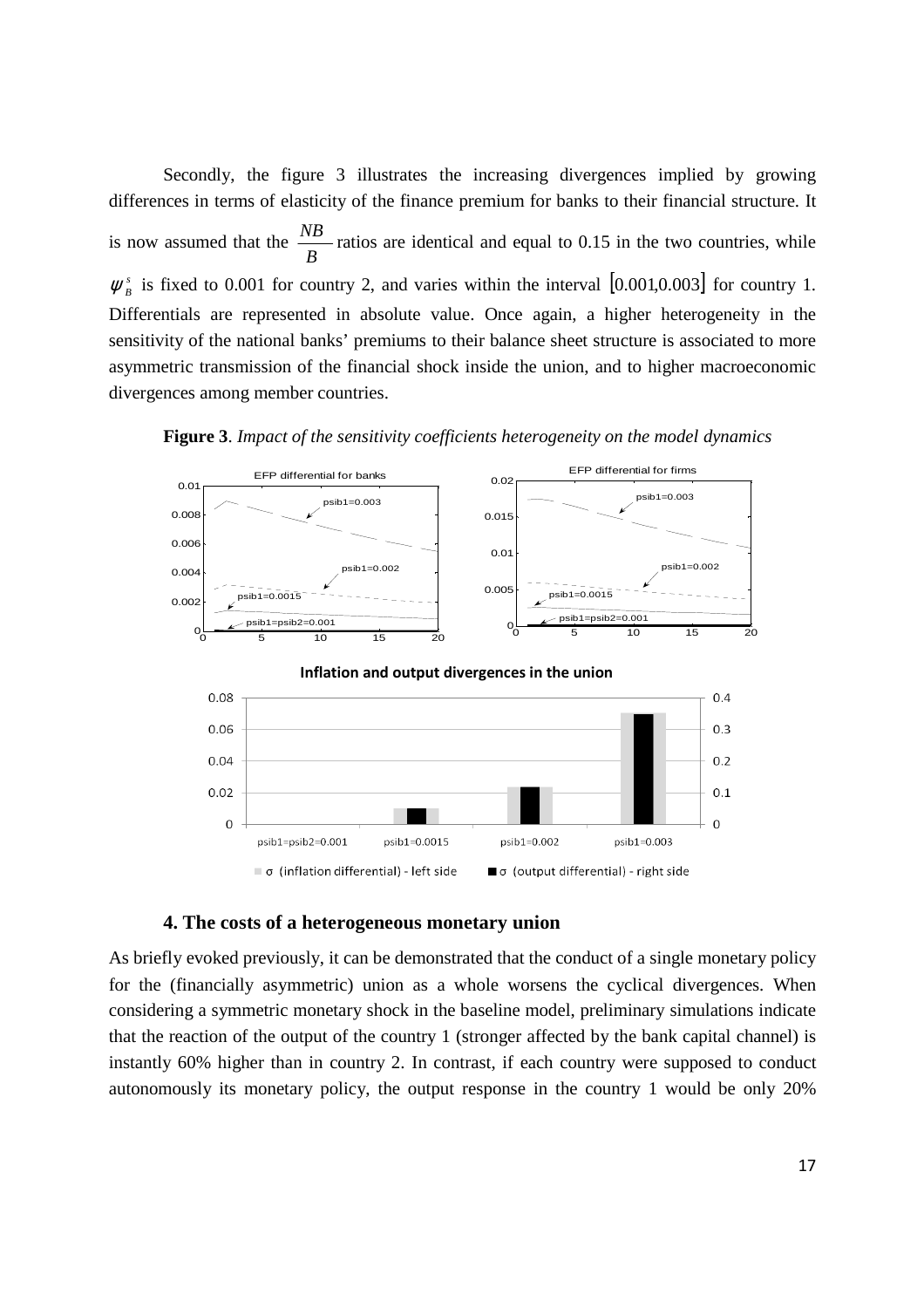higher than in country  $2^{24}$  In other words, a common monetary policy in an asymmetric union implies a *stabilization bias*.

Figure 4 illustrates the rationale for this stabilization bias in a context of negative and symmetric financial shock. As a common monetary policy seeks to stabilize the average inflation of the whole area, the interest rate cut is more important in the union than what a national monetary policy would imply for country 2 (which is by definition less sensitive to shocks). Subsequently, this economy benefits from lower real interest rates, which mitigates its decrease in investment and output, and immunizes it to shocks as a whole. On the contrary, for symmetrical reasons, the participation to the asymmetric monetary union implies more adverse reactions to shocks (compared to a national conduct of monetary policy) for the country with a stronger bank capital channel. Thus, a single monetary policy that only reacts to average variables of an asymmetric union worsens the cyclical divergences among member countries.



**Figure 4***. Macroeconomic divergences with common vs national monetary policies* 

l

<sup>&</sup>lt;sup>24</sup> The model then provides results that are quantitatively in accordance with Sunirand (2003) and Levieuge (2009a) for a single country.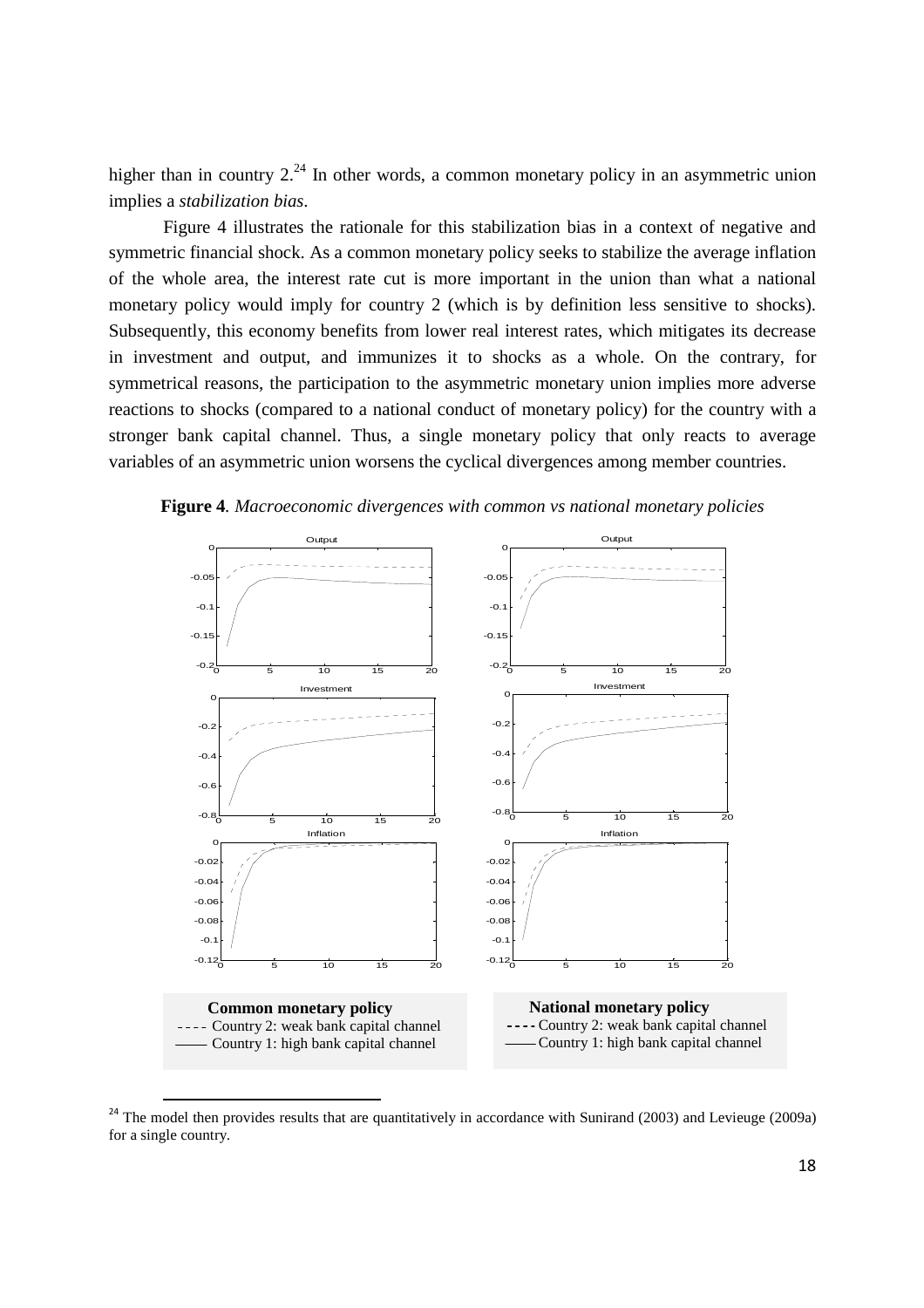#### **5 Conclusion**

The aim of this paper was to offer a general theoretical framework suited to analyze the effects of the financial heterogeneity inside a monetary union, paying attention to the bank capital channel (which has generated great interest for several years), and to financial shocks (which are now recurrent). This has led us to build a two-country DSGE model, calibrated in reference to previous studies for the euro area. This model generates conventional dynamics, but with deeper amplification of shocks, because of the effects of the financial accelerator and the bank capital channel. Simulations indicate that structural and precisely financial asymmetries lead to striking cyclical divergences among members of the Union. This is true in case of financial shocks, what illustrates the diverging individual responses of European countries following the subprime mortgage crisis. To this respect, it is shown that the more financially heterogeneous the Union is, the larger the cyclical divergences. Moreover, the conduct of a single monetary policy for the Union as a whole seriously worsens these national divergences.

These results call for an analysis of the macroeconomic policies that could mitigate the effects of financial heterogeneity. The on-going extensions of this model allow us to investigate whether the monetary policy should rely on the national dispersion of inflation, and how national budgetary policies should be combined.

#### **References**

- Adjemian, S., Juillard, M., Mihoubi, F., Perendia, G. & S. Villemot (2009), "Dynare Manual: version 4.0.4", Cepremap.
- Angeloni, I. & M. Ehrmann (2007), "Euro area inflation differentials", *The B.E. Journal of Macroeconomics*, 7(1), Art. 24, Berkeley Electronic Press.
- Badarau-Semenescu, C. & G. Levieuge (2010), "Assessing the potential strength of the Bank Capital Channel in Europe: A Principal Components Analysis", *The Review of Finance and Banking*, vol. 2(1), 5-16, June.
- Baele, L., Ferrando, A., Hordahl, P., Krylova E. & C. Monnet (2004), 'Measuring financial integration in the Euro area', European Central Bank, Occasional Paper series, No. 14/April 2004.
- Bean C. (2009), "The Great Moderation, the Great Panic and the Great Contraction", Speech in Bank of England,  $25<sup>th</sup>$  August.
- Bernanke, B., Gertler, M.  $\&$  S. Gilchrist (1999), "The financial accelerator in a quantitative business cycle framework", in "Handbook of Macroeconomics" (Taylor J.B. & M. Woodford), Vol. 1, North-Holland.
- Blum, J. & Hellwig, M. (1995), "The Macroeconomic Implications of Capital Adequacy Requirements for Banks", *European Economic Review*, 39, 739–749.
- Calvo, G.A. (1983), "Staggered prices in a utility-maximizing framework", *Journal of Monetary Economics*, 12, 383-398.
- Chatelain, J-B., Ehrmann, M., Generale, A., Martinez-Pages, J., Vermeulen, P. & A. Worms (2003), "Monetary policy transmission in the Euro Area: new evidence from micro data on firms and banks", Journal of the European Economic Association, MIT Press, 1 (2-3), 731-742.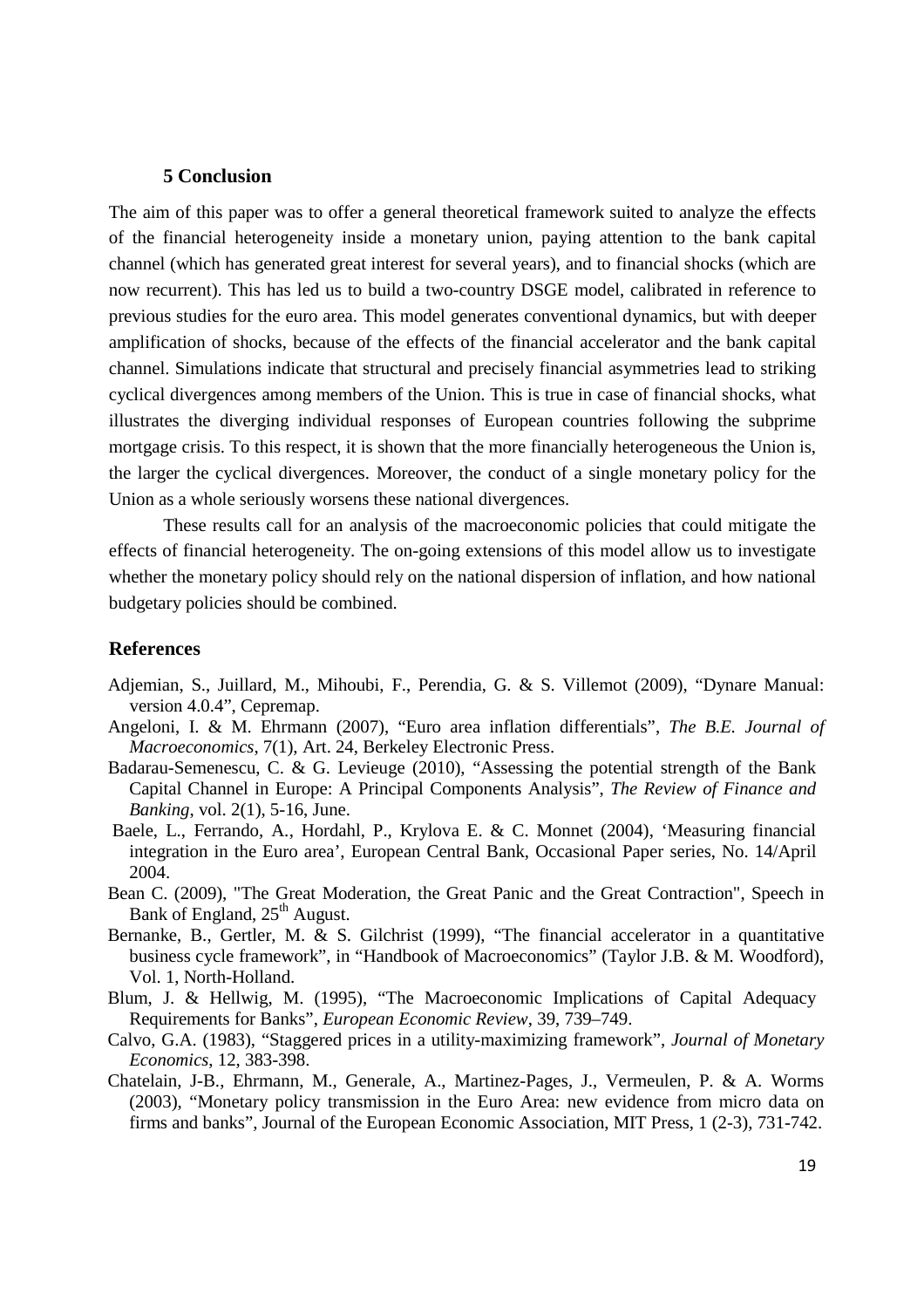Chen, N.K. (2001), "Bank net worth, asset prices and economic activity", *Journal of Monetary Economics*, 48, 415-36.

ECB (2008), ECB Monthly Bulletin, March 2008.

- Ehrmann, M, Gambacorta, L, Martinez-Pages, J, Sevestre, P and Worms, A (2003), "Financial systems and the role of banks in monetary policy transmission in the euro area', in "Monetary policy transmission in the euro area: A Study by the Eurosystem Monetary Transmission Network" (Angeloni, I, Kashyap, A and Mojon, B), Cambridge University Press, 235-269.
- Ekinci, M. F., Kalemi-Ozcan, S. & B. E. Sorensen (2007), "Financial integration within the EU countries: The role of institutions, confidence and trust", Second Symposium of the ECB-CFS Research Network on Capital Markets and Financial Integration in Europe, 13 -14 february 2008, Frankfurt am Main.
- Fagan, G., Henry, J. & R. Mestre (2001), "An Area-Wide Model (AWM) for the Euro Area", ECB Working Paper No. 42.
- Faia, E. (2002), "Monetary Policy in a world with different financial systems", EBC Working Paper No. 183.
- Gambacorta L. & P.E. Mistrulli (2004), "Does Bank Capital Affect Lending Behavior?", *Journal of Financial Intermediation*, 13, 436-457.
- Gerali, A., Neri, S., Sessa, L. & F.M. Signoretti (2008), "Credit and Banking in a DSGE Model", ECB Conference on Financial Markets and Macroeconomic Stability, 15-16 Dee. 2008, Frankfurt am Main.
- Gertler, M. & N. Kiyotaki (2009), "Financial Intermediation and Credit Policy in Business Cycle Analysis", in Handbook of Monetary Economics, Vol.3, ed. B. Friedman & M. Woodford, North-Holland.
- Gilchrist, S., Hairault, J-O. & H. Kempf (2002), "Monetary policy and the financial accelerator in a monetary union", ECB Working Paper No. 175.
- Hofmann, B. & H. Remsperger (2005), "Inflation differentials among the Euro area countries: Potential causes and consequences", *Journal of Asian Economics*, 16 (2005), 403-419.
- Issing O. (2006), "The ECB's Monetary Policy Strategy: Why did we choose a Two Pillar Approach?", 4<sup>th</sup> ECB Central Banking Conference on 'Money and Monetary Policy in the 21<sup>th</sup> Century,  $10^{th}$  November.
- Jondeau, E. & J. G. Sahuc (2008), "Testing heterogeneity within the Euro Area", *Economics Letters*, 99, 192–196.
- Kohn, D. (2008), "Productivity and Innovation in Financial Services", Speech at the Official Celebration of the 10th Anniversary of the Banque Centrale du Luxembourg.
- Krasa, S. & A.P. Villamil (1992), "Monitoring the monitor: an incentive structure for a financial intermediary", *Journal of Economic Theory*, 57, 197-221.
- Lane, P.R. (2006), "The real Effects of the Euro", *Journal of Economic Perspectives*, 20(4), 47- 66.
- Levieuge G. (2009a), "The Bank Capital Channel and Counter-Cyclical Prudential Regulation in a DSGE model", *Louvain Economic Review*, 75(4).
- Levieuge G. (2009b), "Annexes détaillées de l'article 'The Bank Capital Channel and Counter-Cyclical Prudential Regulation in a DSGE model'", LEO Working Paper, 2009-02.
- Meh, C. and K. Moran. (2010) "The Role of Bank Capital in the Propagation of Shocks." *Journal of Economic Dynamics and Control,* 34, 555–76.
- Peek, J., Rosengren, E. & Tootell, G. (2000), "Identifying the Macroeconomic Effect of Loan Supply Shocks", Federal Reserve of Bolton Working Paper, No. 2.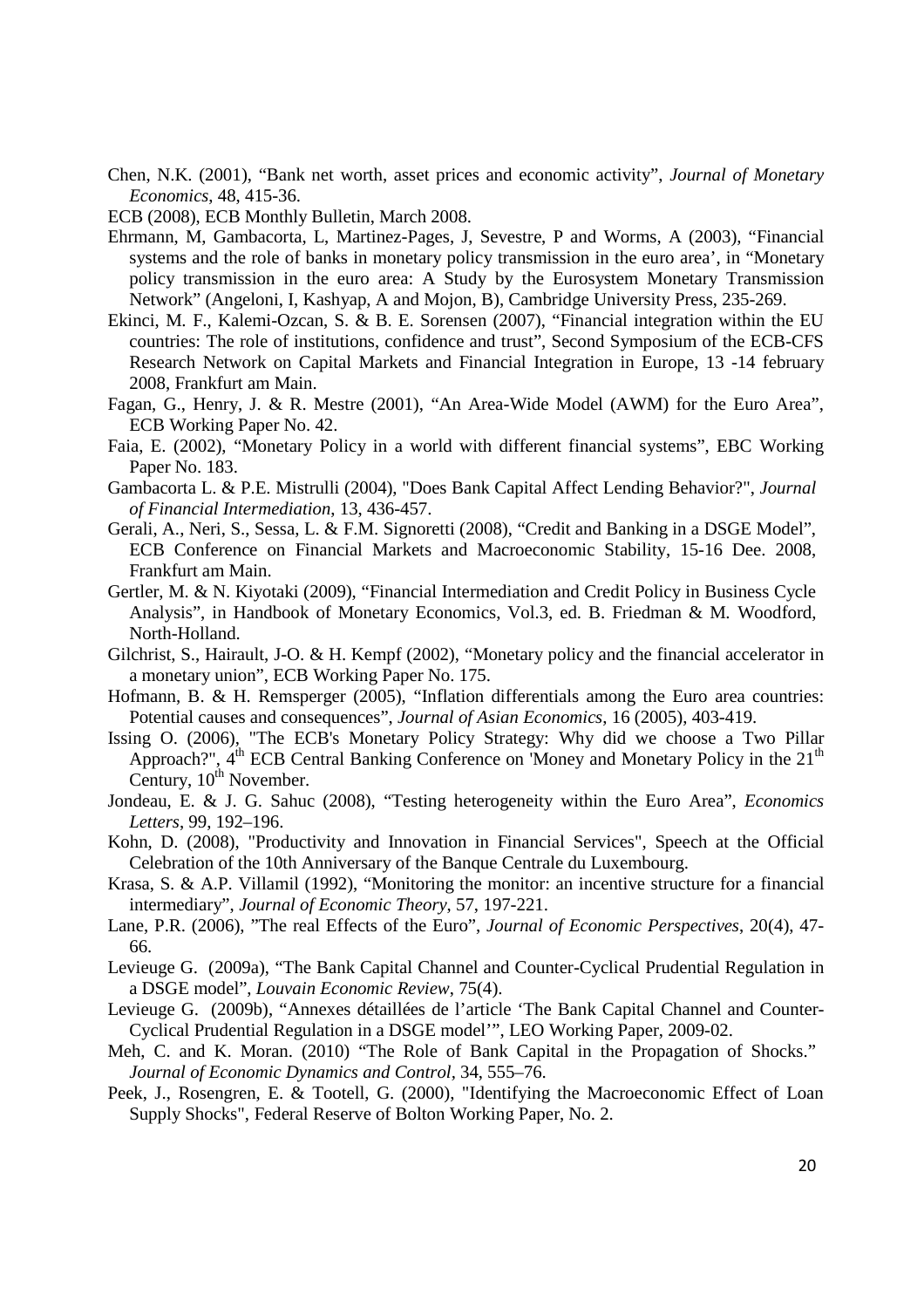- Sekkat, Kh. & J. Malek Mansour (2005), "Exchange rate fluctuations, trade and asymmetric shocks in the Economic and Monetary Union", *International Finance*, 8 (1), 119-137
- Sunirand, P. (2003), "The role of bank capital and the transmission mechanism of monetary policy", Financial Markets Group Discussion Papers, No. 433.
- Townsend, R. (1979), "Optimal contracts and competitive markets with costly state verification", *Journal of Economic Theory*, 21, 265-293
- Van den Heuvel, S. (2006), "The bank capital channel of monetary policy", 2006 Meeting Papers, Society for Economic Dynamics, No. 512.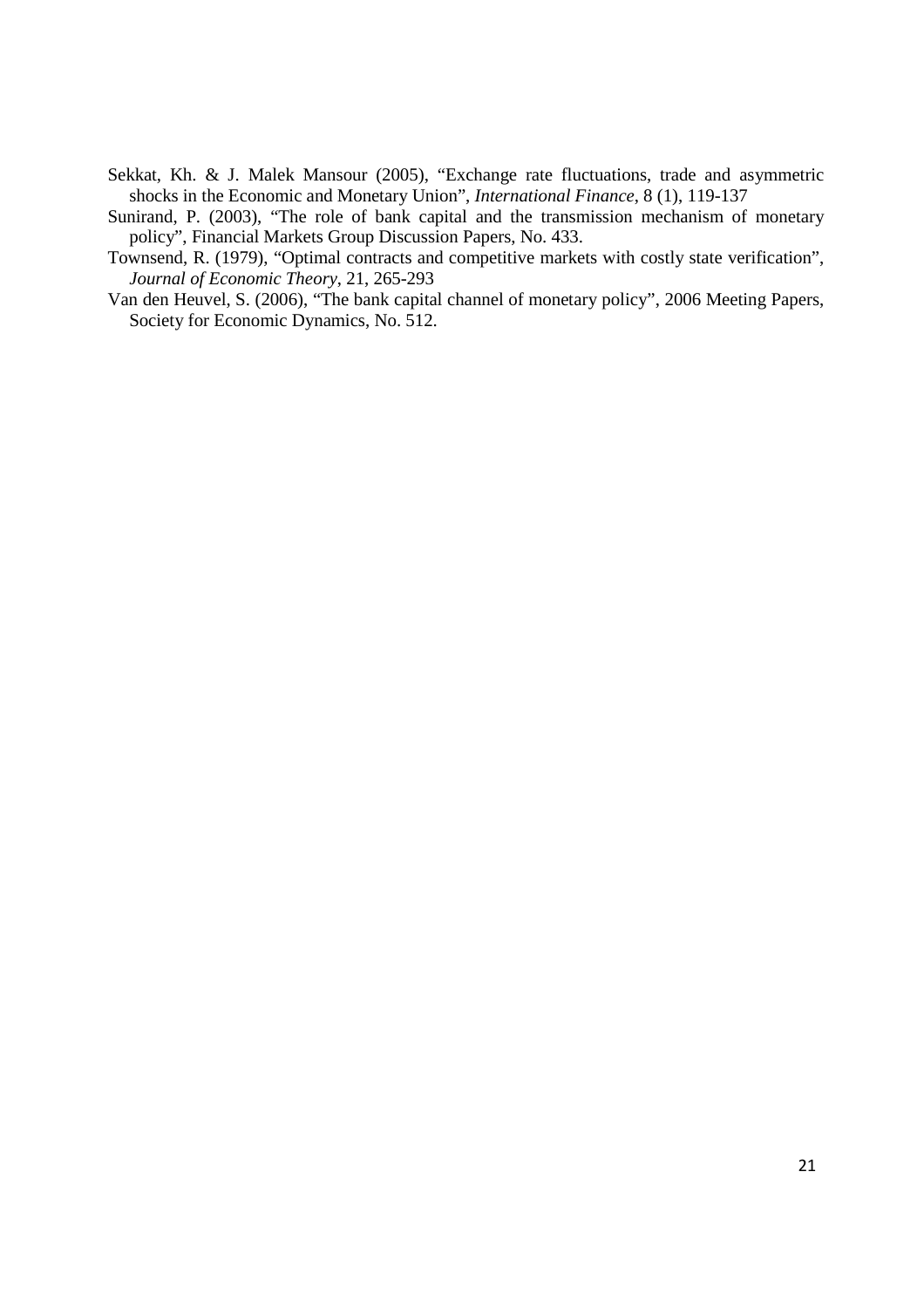

**Appendix 1. The main structure of the model for each member country** 

### **Appendix 2. The case of France and Italy during the subprime mortgage crisis (Source: IMF)**